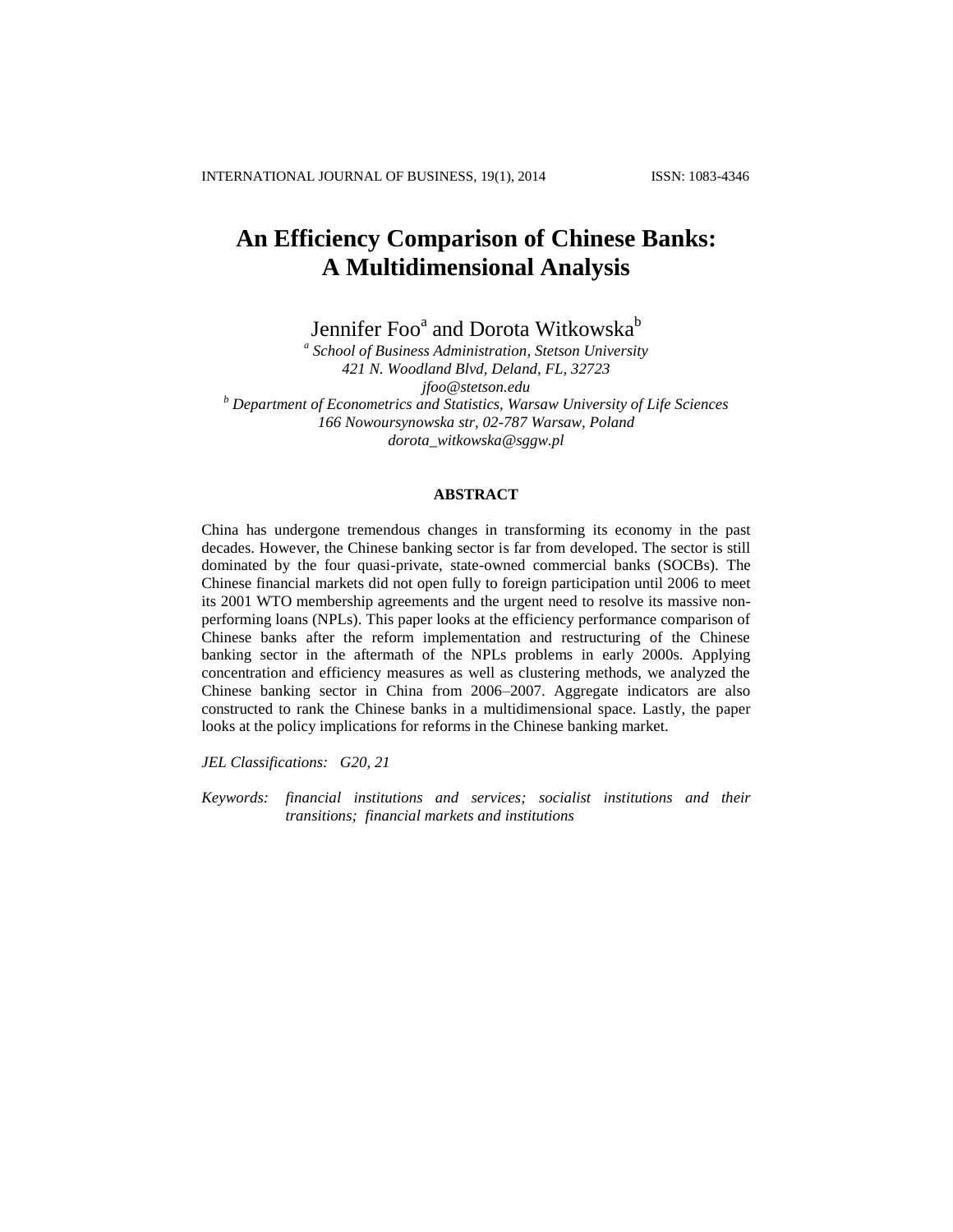## **I. INTRODUCTION**

The Chinese banking system has been undergoing major reform overhaul for over a decade. The banks were faced with massive NPLs problems due to a combination of government policy lending directives to support failing state-owned enterprises, corruption and embezzlement, and political cronyism. In 2006, the banking sector had massive NPLs amounting to 21.67% of GDP, requiring government injection of capital to prevent insolvency. The government resolution agencies, Asset Management Corporations (AMCs), purchased 1.17 trillion yuan (US\$145 billion) of NPLs with 230 billion yuan (US\$25 billion) still unresolved on the books. The bailouts cost the government an estimated \$650 billion. Although the four SOCBs received foreign capital injection through initial public offering, they are still majority owned by the government.

The Chinese banking system experienced macro- and micro-economic shocks from the unprecedented operational risks from bank embezzlements and excesses in real estate and stock market speculations. Bank managers also exhibited moral hazard behavior and "disaster myopia" bank lending. Honohan (1997) finds that "disaster myopia" probabilities increase with the liberalization of financial markets. The Chinese banking system had pervasive systemic problems from inadequate corporate governance, regulations and enforcement, and bureaucratic supervision and monitoring by government agencies. Mid-to-upper bank managers took advantage of inadequate supervision, and embezzlement and corruption were widespread. The ensuing directive to rotate bank managers constantly to prevent the pervasive corruption and "*guangxi*" (croynism) problems only engenders a lack of continuity and reinforces the myopic and moral hazard behaviors in bank managers lacking incentives and concerns for future accountability. China's financial system is an endemic problem of underdevelopment, inefficiencies, and a bureaucracy framework that engenders embezzlement and corruption.

The lack of transparency and stifling bureaucracy are obstacles to the development of the Chinese banking sector. Chinese banks lack the technology, corporate governance structure, and management skills needed to assess risk management and competition. The Chinese financial market needs to be overhauled to meet global competition and become a global player as a growing economic power. The recent freeing of the renminbi to foreign trading will mean a bigger role for the Chinese banks as foreign currency dealers in the future.

## **II. LITERATURE REVIEW**

The Chinese banking system has been transforming to adjust to a market based economy, implementing substantial reforms in the last decade after becoming a WTO member and particularly in light of the banks' non-performing loan problems. The performance of Chinese banks is still in question after the huge effort to resolve the NPLs, recapitalization through initial public offerings (IPOs), and the push to reform the banking sector.

Studies that look at profitability and efficiency tend to find government ownership and interventions have a negative impact on the banking sector. A study by Garcia-Herrero et al. (2005) concludes that heavy government intervention and state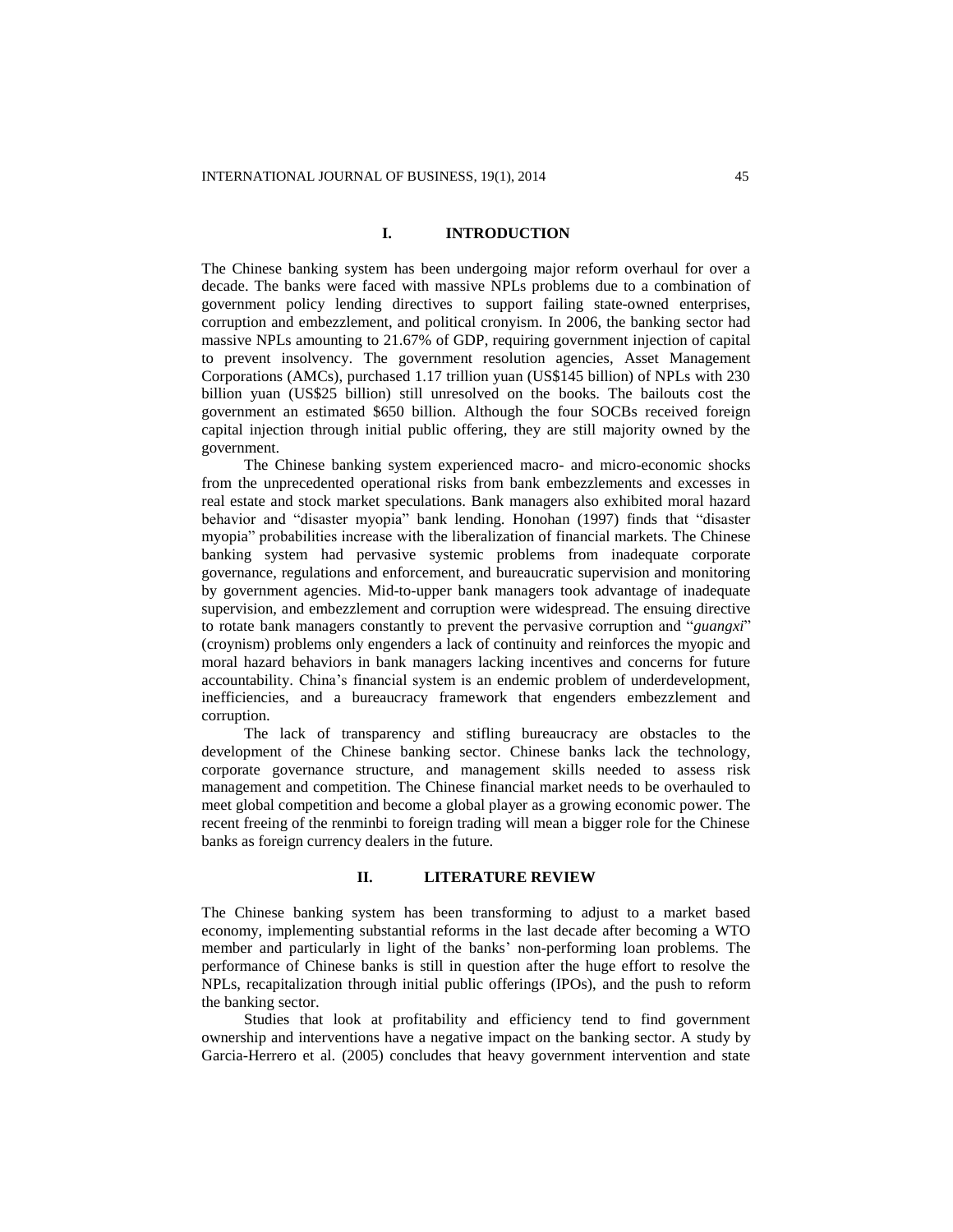ownership is a key factor to low profitability in Chinese bank. On the other hand, banks that are more market oriented tend to be more profitable in their performance. Berger et al. (2007) finds that the SOCBs are the least efficient while the foreign banks are the most efficient. In addition, the participation of minority foreign ownership contributes significantly to improving efficiency of Chinese banks. Using total factor productivity (TFP) to analyze banking efficiency from 1992-2002, Kumbhakar and Wang (2007) find that joint-equity banks (TFP 5.4% per year) are more efficient than wholly SOCBs (TFP 1.4% per year). Yao and Jiang (2007) examines technical efficiency and the impact of corporate governance and risk taking behavior on Chinese banks from 1995- 2005. The authors find that SOCBs are less technically efficient (average efficiency 70%) than non-state owned banks and banks subject to hard budgetary discipline perform more efficiently than SOCBS. Podpiera (2006) finds that SOCBs credit expansion has slowed but behavioral practices have not changed substantially concerning credit risk pricing and lending decisions, driven primarily by funding inflows from deposits where rates are officially set rather than commercial profit operations. The SOCBs continue to lose lending market shares to other financial institutions.

Foreign participation in the banking sector also increasingly plays a significant role in how Chinese banks perform and evolve in the face of global competition. Leigh and Podpiera (2006) find that despite the limited control and minority ownership in Chinese banks, foreign banks realize higher interest margins and higher profitability than domestic banks. Xu and Lin (2007) argue that the competitive edge of foreign banks in expertise and experience will lead to a loss of RMB deposits and loans by domestic banks. Mao and Li (2009) find their empirical results support the premise that domestic banks are increasingly facing greater foreign entry competition by lowering their interest margins and experiencing lower before-tax profits. For an extensive review of the Chinese banking system evolution and reforms, since the1990s -2005, see Garcia-Herrero et al. (2005). Other reviews of the banking reforms are provided by Cho (1999), and Hope and Hu (2006).

### **III. CHINESE BANKING REFORMS**

China is still essentially a bank-dominated finanical system. The 1998 mounting NPLs of the banks forced the government to adopt international banking standards of bad loans classification and recapitalization. A similar U.S. Federal Reserve banking system framework was adopted, the Peoples Bank of China (PBC). The 31 provincial bank branches were replaced with nine regional central-bank branches: Tianjin, Shenyang, Shanghai, Nanjing, Jinan, Wuhan, Guangzhou, Chengdu, and Xian. Regional bank branches have less autonomy on lending decisions based on cozy relationships. The goal is to stop the *guangxi* and corruption that grew from the opportunistic free-for-all environment following the liberalization of the financial markets and end the influence of the regional governments. Conflicts still exist between the provincial government and the new branches of the PBC.

Banking reforms were also implemented to strengthen the regulation and supervision of the four SOCBs and to comply with the international Basle Standards. In 1999, an internal supervisory board for each of the SOCBs, consisting of members from the PBC, the Ministry of Finance (MoF), the National Auditing Office, and other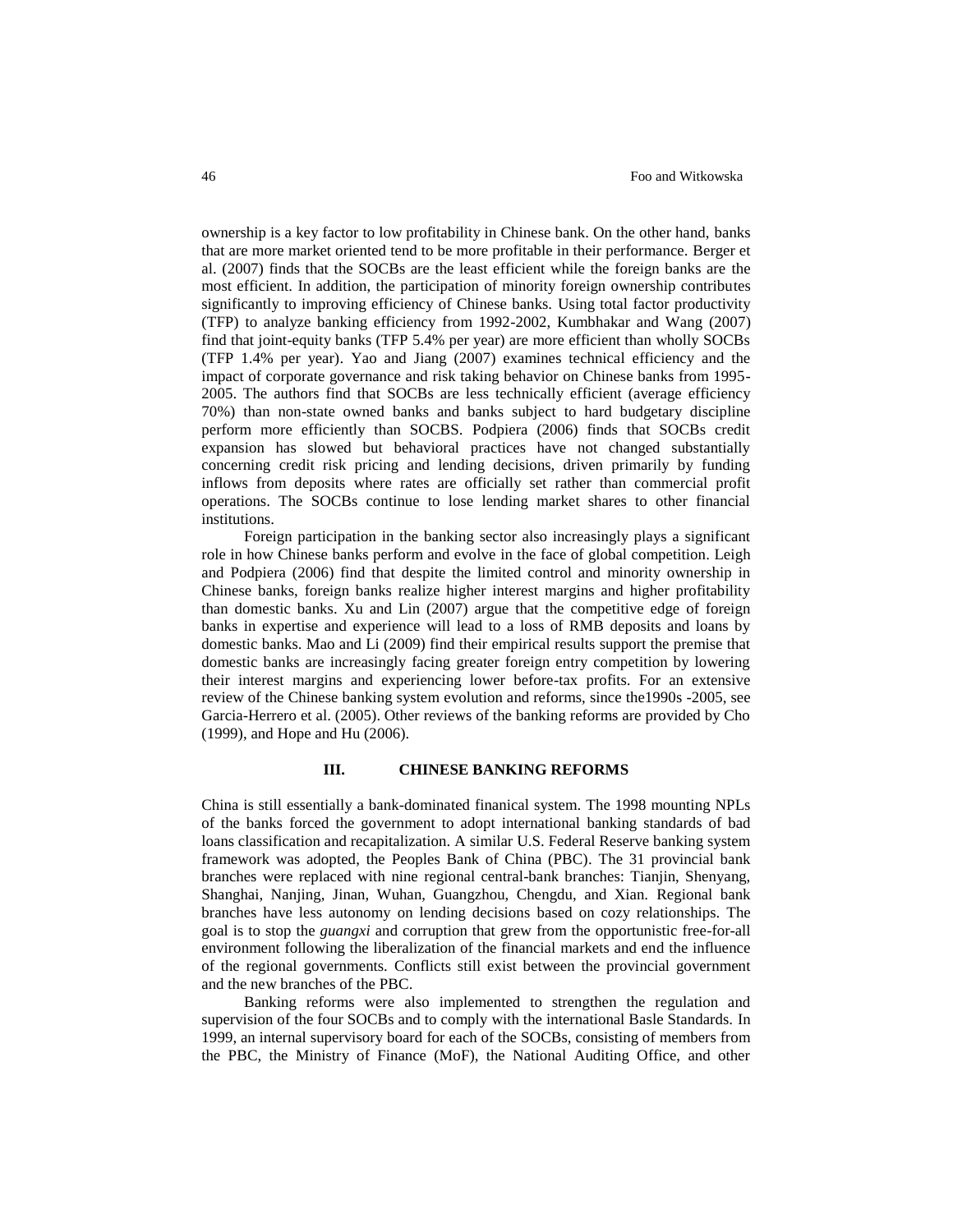government agencies, was created to monitor bank performance and behavior of the bank's board of directors. Management accountability, however, is to the supervisory board rather than stockholders with the potential for graft and corruption. The current policy is to rotate managers; and those who neglected their duties, have weak performances, incurred growing losses or bad loans would be removed from office and replaced.

One of the most important reforms undertaken by the Chinese government is the semi-privatization through the IPOs of the SOCBs in 2005, 2006 and 2010 (Table 1) to inject much needed capital into the failing SOCBs.

| Bank                                       | <b>Exchange Listing</b>                             | Amount                                                                              |
|--------------------------------------------|-----------------------------------------------------|-------------------------------------------------------------------------------------|
| China Construction Bank                    | Hong Kong listing, October<br>17, 2005              | US\$ 9.2 billion in the<br>world's largest IPO of 2005                              |
| Bank of China                              | Shanghai listing, July 1, 2006                      | US\$11.2 billion in 2006                                                            |
| Industrial and Commercial<br>Bank of China | Shanghai and Hong Kong<br>listing, October 27, 2006 | US\$ 21.9 billion, a world<br>record in IPO capitalization<br>at that point in time |
| <b>Agricultural Bank</b>                   | Shanghai and Hong Kong<br>listing, July $15, 2010$  | U\$22.1 billion, a world<br>record at that point in time                            |

**Table 1** SOCBs IPOs, exchange listing and amount of capitalization

A number of reforms were undertaken by the authorities in preparing for the IPOs: (i) the SOCBs were recapitalized with foreign exchange reserves and NPLs were transferred to the AMCs; (ii) a system of corporate governance structure and risk management were implemented; (iii) reputable external auditors were used to determine the banks' true financial conditions; and, (iii) strategic foreign investors participated in the IPOs. The new corporate governance structure implemented provides for the conventional shareholders' meeting and the board of directors and top management follow a set of operational rules. Although the board of directors is invested with final decision making, in practice the board has nominal control (Podpiera, 2006). The participation of foreign banks in the IPOs signals a greater measure of openness. However, foreign ownership in a Chinese bank is still a minority limited to only 19.9% for a single investor.

With the elimination of the four SOCBs' monopoly in 2006 (under the WTO agreement), the protected Chinese financial markets are now opened to foreign competition. The centralized bureaucratic banking system and the inability to respond quickly to changing market conditions poses a problem for the banks to become profitable and efficient. Local depositors and corporations now have greater access to foreign banks that are more efficient and can offer better quality services and more choices of banking and investment products. The drying up of captive deposit flows into the four SOCBs may pose a serious threat to the banks' ability to absorb their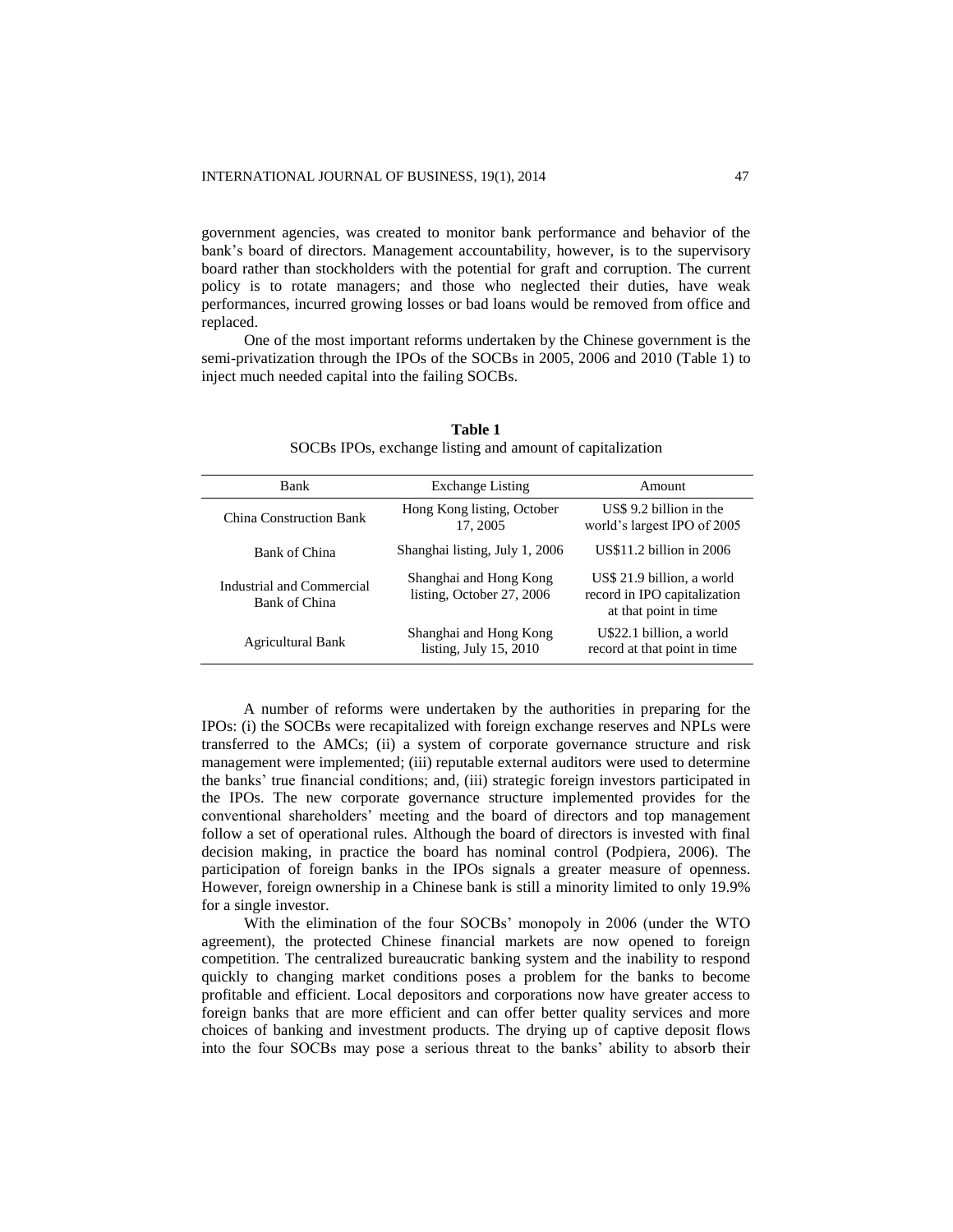NPLs. The SOCBs now face global competition as the Chinese banking market opens to foreign banks and financial institutions. The performance of the SOCBs has improved after NPLs were transferred to the AMCs resolution institutions and the recapitalization of the banks through IPOs (Table 2).

|                                                  |                      |                      |                      |                      | advances to<br>customers | Gross NPLs/gross |
|--------------------------------------------------|----------------------|----------------------|----------------------|----------------------|--------------------------|------------------|
| Bank                                             | <b>ROA</b><br>(2006) | <b>ROA</b><br>(2007) | <b>ROE</b><br>(2006) | <b>ROE</b><br>(2007) | 2006                     | 2007             |
| Industrial and Commercial<br>Bank of China       | 0.66                 | 0.94                 | 0.10                 | 0.15                 | 3.79                     | 2.74             |
| China Construction Bank                          | 0.85                 | 1.06                 | 0.14                 | 0.16                 | 3.29                     | 2.60             |
| Agriculture Bank of China                        | 0.10                 | 0.20                 | 0.06                 | 0.13                 | 23.34                    | 23.50            |
| Bank of China                                    | 0.90                 | 1.03                 | 0.12                 | 0.14                 | 4.04                     | 3.12             |
| China Development Bank                           | 1.19                 | 1.02                 | 0.17                 | 0.08                 | 0.72                     | 0.59             |
| <b>Bank of Communications</b>                    | 0.73                 | 0.98                 | 0.14                 | 0.16                 | 2.54                     | 2.05             |
| China Merchant Bank                              | 0.73                 | 1.16                 | 0.12                 | 0.22.                | 2.12                     | 1.54             |
| <b>Agricultural Development</b><br>Bank of China | 0.04                 | 0.14                 | 0.02                 | 0.07                 | 7.65                     | 6.29             |
| China CITIC Bank                                 | 0.53                 | 0.82                 | 0.12                 | 0.10                 | 2.50                     | 1.48             |
| China Minsheng Banking                           | 0.52                 | 0.69                 | 0.19                 | 0.13                 | 1.38                     | 1.20             |
| Shanghai Pudong<br>Development Bank              | 0.49                 | 0.60                 | 0.14                 | 0.19                 | 1.83                     | 1.46             |
| <b>Industrial Bank</b>                           | 0.62                 | 1.01                 | 0.23                 | 0.22                 | 1.54                     | 1.15             |
| Average                                          | 0.61                 | 0.80                 | 0.13                 | 0.15                 | 4.56                     | 3.98             |

**Table 2** Performance measures of some Chinese banks

# **IV. THE CHINESE BANKING ENVIRONMENT**

An endemic banking crisis can be caused by excessive government involvement. Transitional countries like China is well known for government targeted policy lending, particularly to insolvent SOEs and favored regional projects, to drawing on the banking system to finance government budget, conditions that can lead to banking failures. The Chinese government is faced with the hard choice of keeping insolvent state enterprises afloat while appeasing potential social unrest from rising unemployment when inefficient state-owned enterprises are closed.

Regional and local governments through political cronyism have been known to use the banks as a source of funding regional projects to win approval from the central authorities. Bank bureaucrats are rewarded more for party loyalty with greater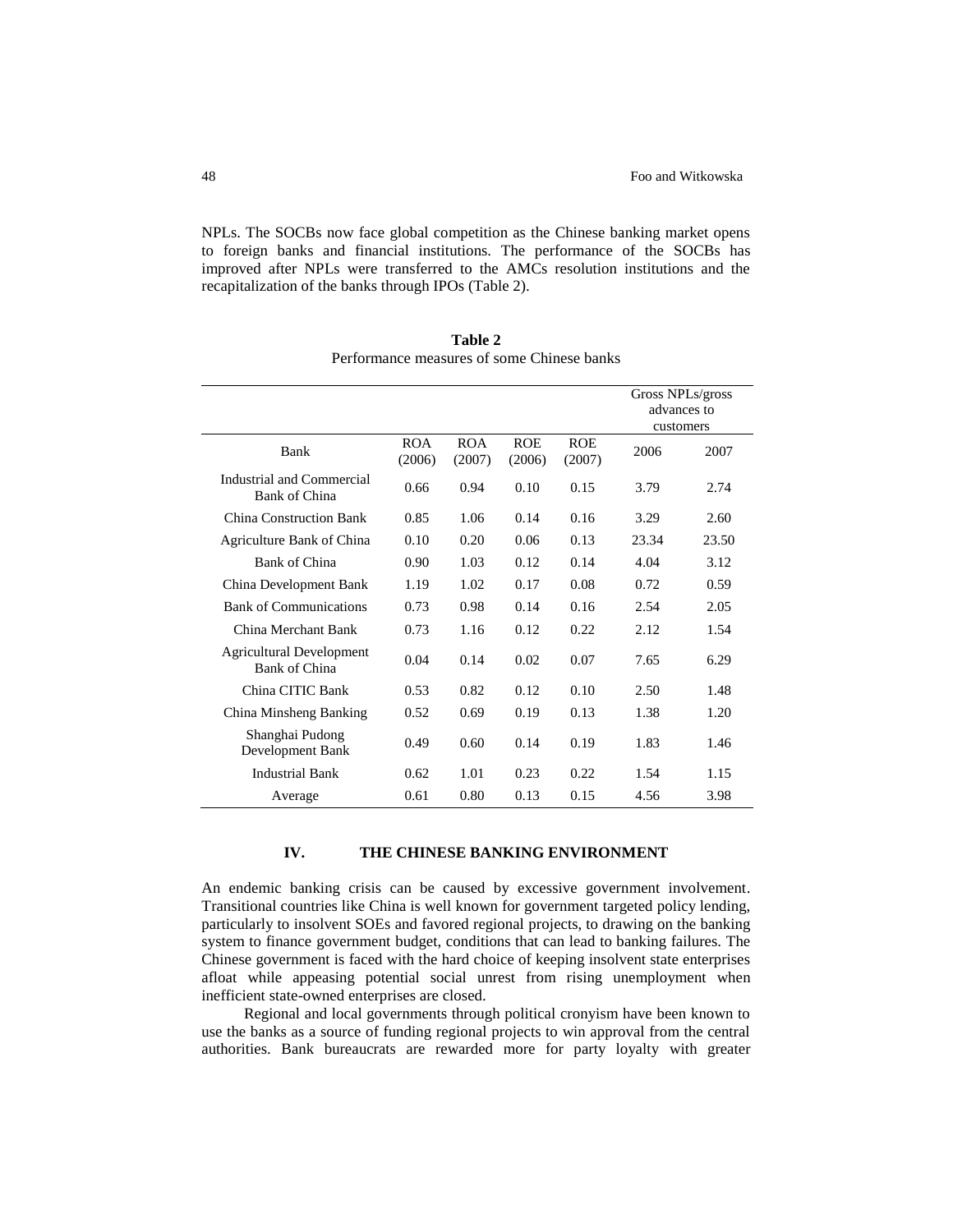incentives to conceal worsening problems. The deferment or concealment of problems weakens the banking system, given that the loans are understood to be implicitly irrecoverable. Bank managers consider their primary function is to implement the directives of the central authority and have no market-based, profit-seeking incentives. Local and regional political interference in lending decisions is pervasive. An example of the pervasive government involvement at all levels of banking operations can be seen when to cool overheating in the economy in 2004 the Chinese government directed smaller banks to curb new lending, imposed restrictions on investments, and instituted new price controls.

The Chinese financial and credit infrastructure is still rudimentary and trained banking personnel are scarce. The banks, operating in a highly bureaucratic environment, face difficulty in being able to practice prudent market disciplines. Record keeping and data collection, external auditing, and internal controls are typically not widely practiced. Reliable and accurate data to perform risk assessment on clients is therefore difficult. Clients often misrepresent their financial information and lenders have no credible source to substantiate its authenticity. Risk shifting is not an option since the Chinese government does not permit loan securitization.

Growing social unrest from a widening income and economic disparity is another concern. Although less affected by the global contagion from the U.S. subprime mortgage crisis in 2009, nevertheless the global recession has hit China's export dominated sectors. The closing of factories and lay-off of migrant workers have led to dissatisfaction and unrest.

The extent of the embezzlement and looting of the state banks<sup>1</sup> was uncovered in preparing for the IPOs of the three state-owned banks in 2005 and 2006. In 2005, the Chinese government uncovered 240 embezzlement cases in the four state commercial banks totaling more than US\$198 million (RMB 1.6billion). In 2006, the embezzlement amounted to almost US\$10 billion (RMB 70 billion) since 1998 (Forbes 2007). Although a corporate governance system is in place, the difficulty in establishing an effective internal control is partly due to the accepted Chinese culture of graft and the insidious corruption from personal connections.

The government seems to be pursuing contradictory policies. The banking reforms have the appearance of market orientation. However, in practice the government continues to implement policy directives, channel savings from the banking system to meet policy goals, have majority state ownership in the banking sector, and set credit pricing and lending policies while bank managers play a nominal role in decision-making.

# **V. METHODOLOGY AND EMPIRICAL FINDINGS**

The study compares Chinese banks by creating clusters containing banks representing similar efficiency level. Traditional financial indicators such as ROA and ROE measure efficiency in a one-dimensional problem. Our study provides a more in-depth analysis of the many characteristics of efficiency measures. We conducted a multidimensional analysis by constructing aggregated efficiency measures and clustering objectives and classifying the banks to homogenous classes.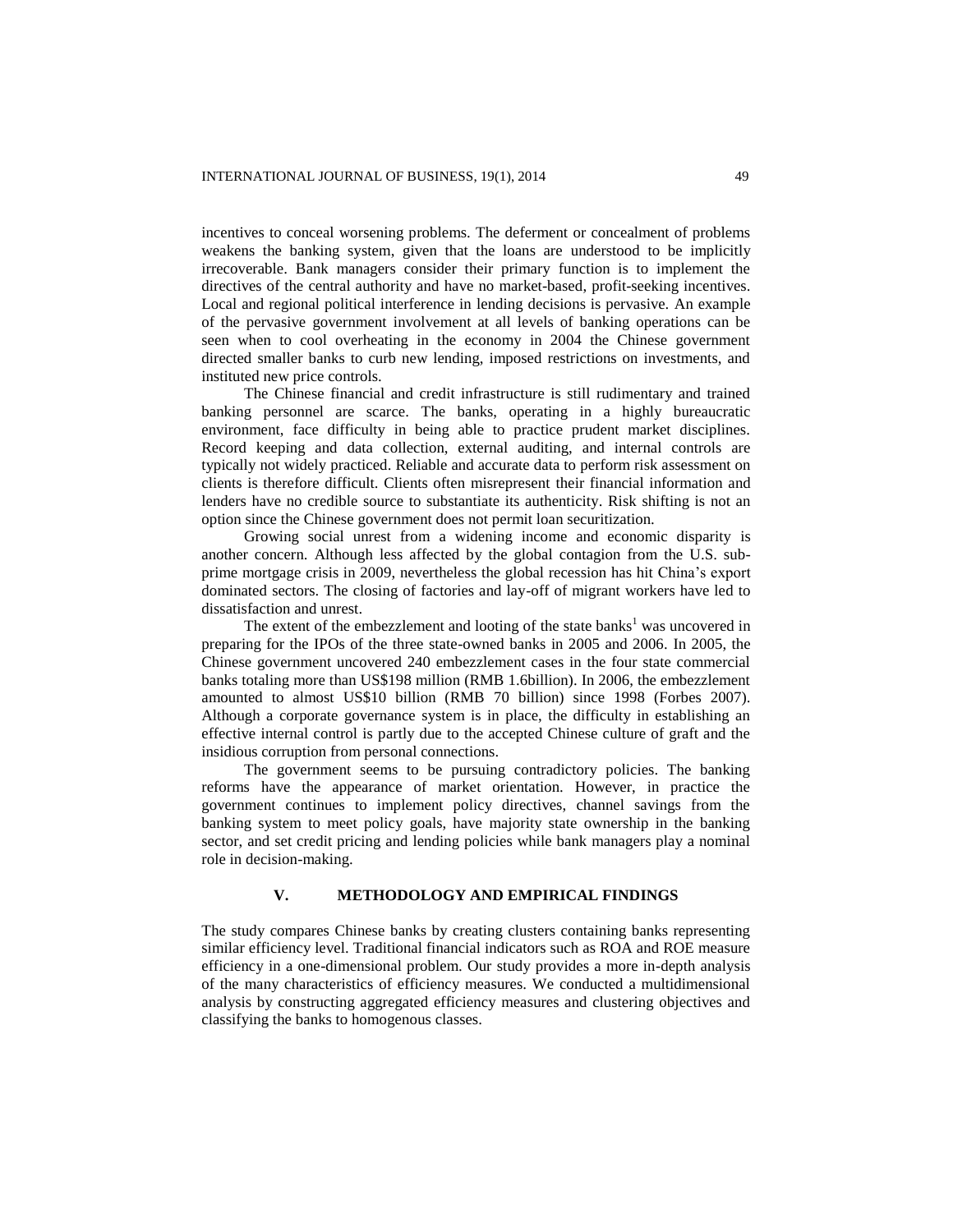In our study, we employ unsupervised classification methods that consist of ranking and clustering objects. The procedure of classification consists of several stages:

- 1. The selection of diagnostic variables that should not be strongly correlated among themselves.
- 2. The selection of the classification methods.
- 3. The normalization of variables that is necessary to make all diagnostic variables comparable.
- 4. The evaluation of taxonomic measures for every object and period.
- 5. The classification of objects (banks) into defined classes.

## **A. Data Description**

The data is from KPMG Banking Survey  $2008<sup>2</sup>$  based on 18 financial performance indicator variables and key ratios of 72 Chinese banks for 2006 and 2007. The ratio indicators are: ROA (return on assets), ROE (return on equity), ROS (return on sales), PM (profit margin), EM (equity multiplier), NLDR (net loan/ deposit ratio), GNPLR (gross NPLs/ gross advances to customers ratio); and the variables in millions of RMB are: NII (net interest income), NI (non- interest income), OE (operating expenses), OPBP (operating profit before provisions), PBT (profit before tax), NPAT (net profit after tax), TA (total assets), GATC (gross advances to customers), TDFC (total deposits from customers), TE (total equity) and GNPL (gross non- performing loans). Of the 18 variables, 15 variables are stimulants and 3 are de-stimulants. The de-stimulants are: OE - operating expenses, GNPL - gross non- performing loans and GNPLR - gross NPLs/ gross advances to customers ratio.

We select the diagnostic variables by constructing three sets of diagnostic variables, denoted by A, B and C (Table 3). Set A contains all 18 variables while the two other sets are constructed by eliminating strongly correlated variables for both years separately. There are nine diagnostic variables in years 2006 and 2007 in Set B and seven variables which are common to both years in Set C.

| Set A: 2006 and 2007                                                                                   | Set B 2006                                     | Set B 2007                                        | Set C: 2006 and<br>2007                       |
|--------------------------------------------------------------------------------------------------------|------------------------------------------------|---------------------------------------------------|-----------------------------------------------|
| ROA, ROE, ROS, PM,<br>EM, NLDR, GNPLR,<br>NII, NI, OE, OPBP, PBT,<br>NPAT, TA, GATC,<br>TDFC, TE, GNPL | ROA, ROE PM, EM,<br>NLDR, GNPLR, OE,<br>NI. TE | ROA, ROE PM, EM,<br>NLDR, GNPLR, OE,<br>ROS, OPBP | ROA, ROE PM,<br>EM, NLDR,<br><b>GNPLR, OE</b> |

**Table 3** Discriminant variables selected in each set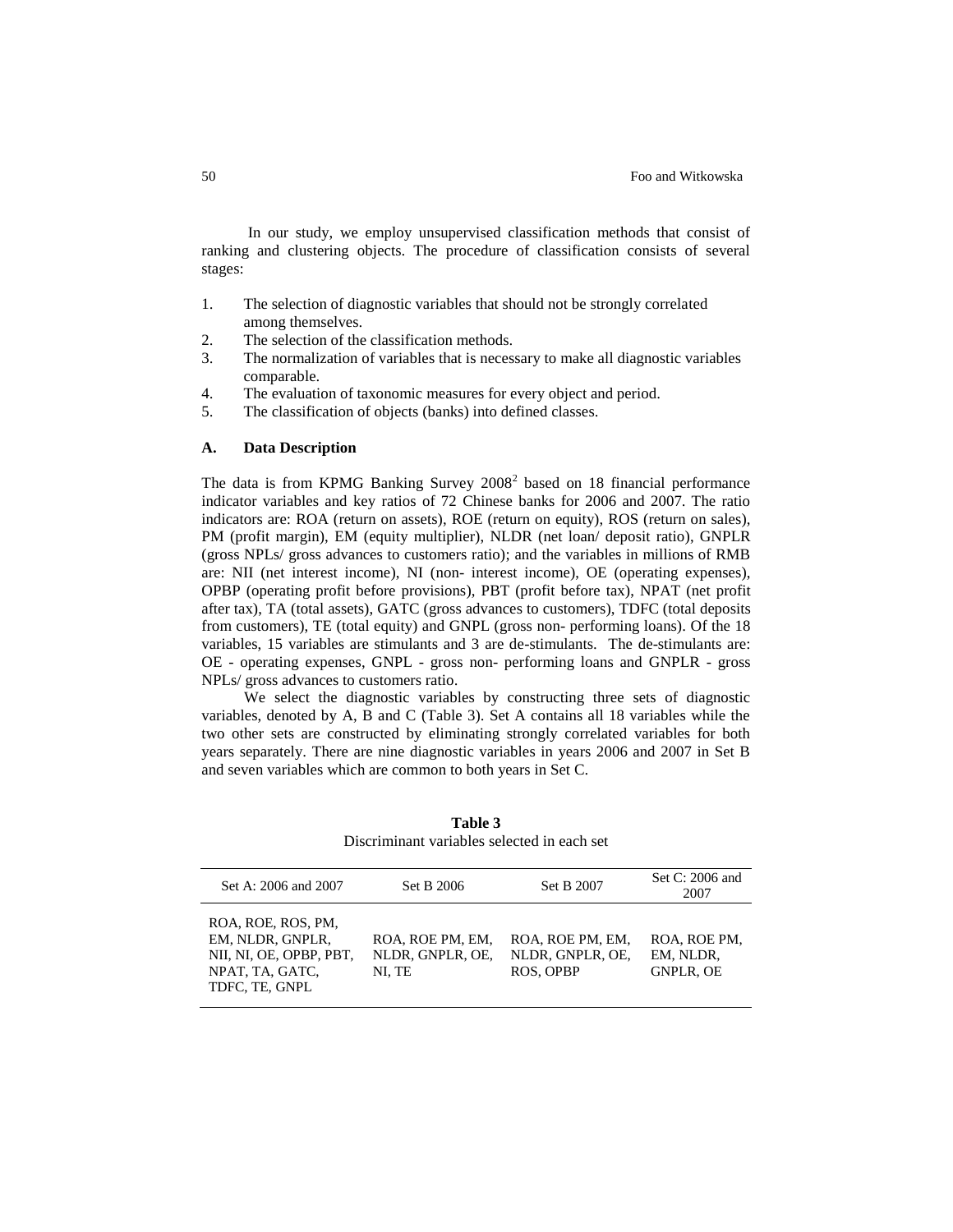Therefore, the three sets of variables constructed are:

- Set A containing all 18 variables (common to both years of analysis),
- Set B containing 9 selected variables (different sets for each year of analysis),
- Set C containing 7 selected variables common to both years.

# **B. Construction of the Synthetic Measures**

For our study, we chose methods that are well known, simple from the mathematical point of view and easy for interpretation. These methods are classical distance measures (described in the Appendix):

- synthetic development measure (SMR) defined by  $(1) (7)$  in two variants, denoted by  $SMR(a)$  and  $SMR(b)$  that differs by formulas  $(5) - (7)$  [(a) and (b)];
- relative development indicator (BZW) defined by (8).

We use three different synthetic (aggregated) taxonomic measures:

$$
MR = \{SMR(a), SMR(b), BZW\}
$$

These measures are constructed for the three previously defined sets of variables A, B and C, that is, for every set we have three different indicators:

 $MR(A) = \{SMR(a, A), SMR(b, A), BZW(A)\},$  constructed for Set A,  $MR(B) = \{SMR(a, B), SMR(b, B), BZW(B)\}$  constructed for Set B, and  $MR(C) = \{SMR(a, C), SMR(b, C), BZW(C)\}$  constructed for Set C.

In the next step we evaluate the values of all nine measures:

 $\mathcal{L} = \mathcal{L}(\mathcal{L})$ , matrix  $\mathcal{L} = \mathcal{L}(\mathcal{L})$ 

$$
MR = \{MR(A), MR(B), MR(C)\} \text{ for 72 banks and for two years of analysis,}
$$
  
\n
$$
MR = \begin{cases} MR(2006) \\ MR(2007) \end{cases}
$$
. For the values of all measurements,  
\n
$$
MR = \begin{cases} MR(2006) = \{MR(A, 2006), MR(B, 2006), MR(C, 2006)\} \\ MR(2007) = \{MR(A, 2007), MR(B, 2007), MR(C, 2007)\} \end{cases}
$$

we constructed 18 different rankings for the banks under study.

Since the ranking indicates the position of a certain object (bank) in a multidimensional space<sup>3</sup> of 72 banks, it is difficult to draw conclusions about their efficiency. Therefore, to make the comparisons possible, we clustered together similar objects by constructing four clusters<sup>4</sup> of classification defined as follow (see Malina, 2004):

1 – Efficient banks for  $MR_{it} \ge MR_t + S_{MRt}$ ;

- 2 Good banks for  $MR_t + S_{MRt} > MR_{it} \ge MR_t$ ;
- 3 Average banks for  $MR_t > MR_{it} \ge MR_t S_{MRt}$ ;
- 4 Inefficient banks for  $MR_{it} < MR_t S_{MRt}$ .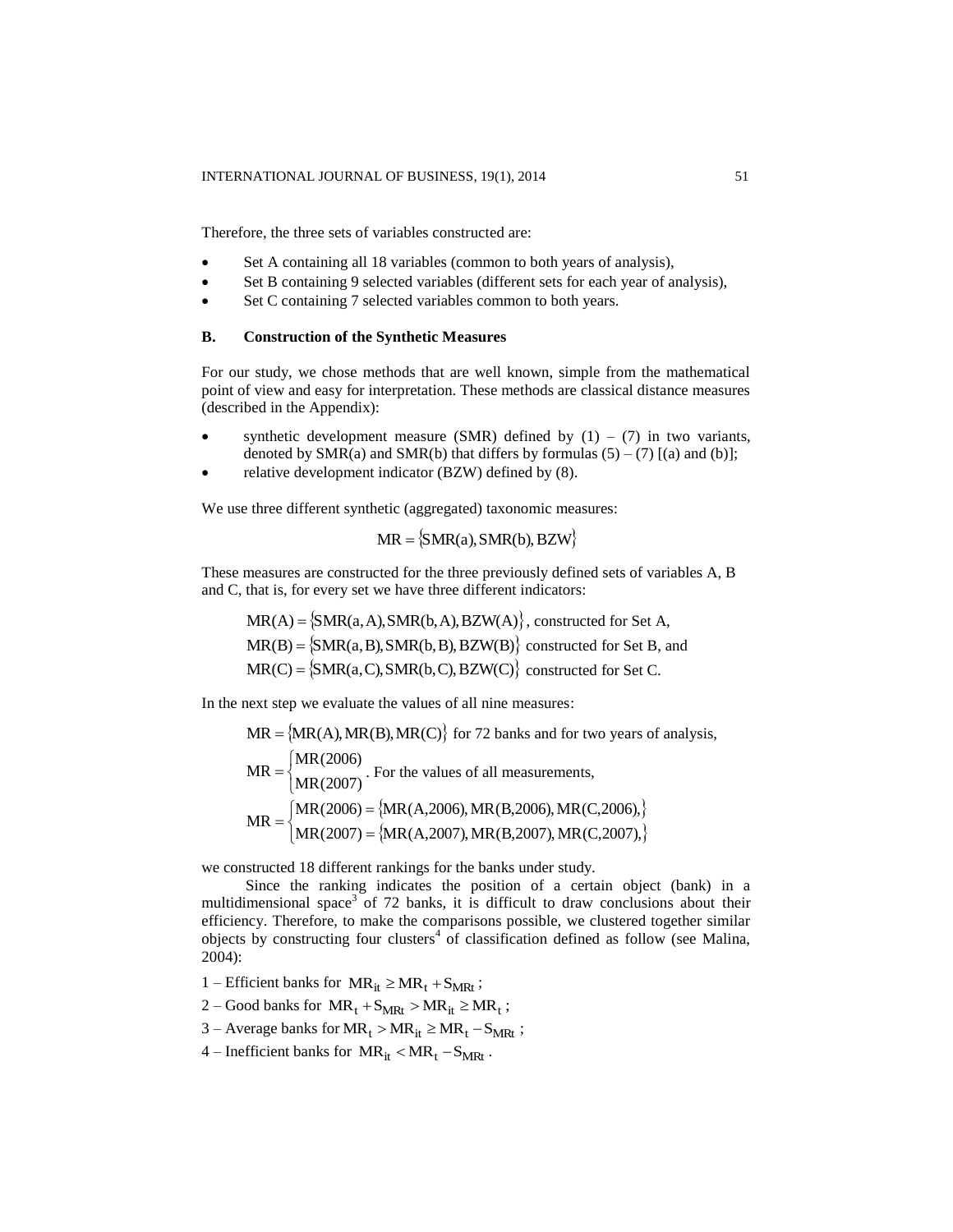where 
$$
MR_t = \frac{1}{n} \sum_{i=1}^{n} MR_{it}
$$
 and  $S_{MRt} = \sqrt{\frac{1}{n} \sum_{i=1}^{n} (MR_{it} - MR_t)^2}$ .

Then we classify all the banks into four homogenous groups of banks in terms of their efficiency level<sup>5</sup> to obtain 18 classifications for each of the 72 banks. Since these independent classifications (obtained for each bank) are not synonymous<sup>6</sup>, we employed a majority vote rule to choose the best classifier<sup>7</sup>. Based on the majority vote rule, the i-th object belongs to the class when it is classified into that group most often. In our study, we apply this rule to find the efficiency class for every bank for:

- each type of measure  $SMR(a)$ ,  $SMR(b)$  and  $BZW$ , and year separately, where all types of indicators are calculated for the three sets of variables i.e. we recognize the bank as a member of the most often chosen class (among the three indicator sets), for instance,  $SMR(a) = \{SMR(a, A), SMR(a, B), SMR(a, C)\},$  etc.;
- all measurements in both years  $MR = \{MR(2006), MR(2007)\}\$ , i.e. we recognize the bank as a member of the most often chosen class (among the 18 classifications).

## **C. Results of Classifications**

We constructed synthetic taxonomic measures to evaluate the efficiency of the Chinese banks in a multidimensional space. On the basis of the calculated indicators  $(SMR(a), SMR(b)$  and BZW), using the defined efficiency classes  $(1 - 4)$  and majority vote rule, we classified the banks into the four classes containing banks similar in efficiency measurement. The i-th bank is classified to group l-th if in two or more classifications made by a certain indicator in one of the analyzed years recognized the bank as l-th class object. On the other hand, if a bank is classified to different classes by a certain method (and it is possible since we have three sets of variables and four classes) than the majority vote rule does not work and we cannot classify that bank into any group; then such a case is denoted blank in Table 4. There are also cases when a bank is classified to one class by all indicators constructed for a certain measure but with three different sets of variables (A, B and C). These are denoted by an asterisk (\*) in Table 4. In the last stage of our analysis we constructed the aggregate measure independent from time, that is, one classification for both years using the majority vote rule (see Table 5).

In Table 4 all the banks are ranked by total assets (the biggest banks hold first positions) with those highlighted (shaded) in the first two columns denoting banks with foreign investors. Analyzing bank efficiency in a multi-dimensional space using different measures by considering different variables presents problems of classifying banks synonymously. To obtain synonymous classification we apply the majority vote rule with synonymous classification in the majority of the banks as presented in the results in Table 4 and for all banks in Table 5.

For the indicators constructed as SMR(b), half of banks (36) were classified synonymously (regardless of the set A, B or C) in both years. While applying SMR(a)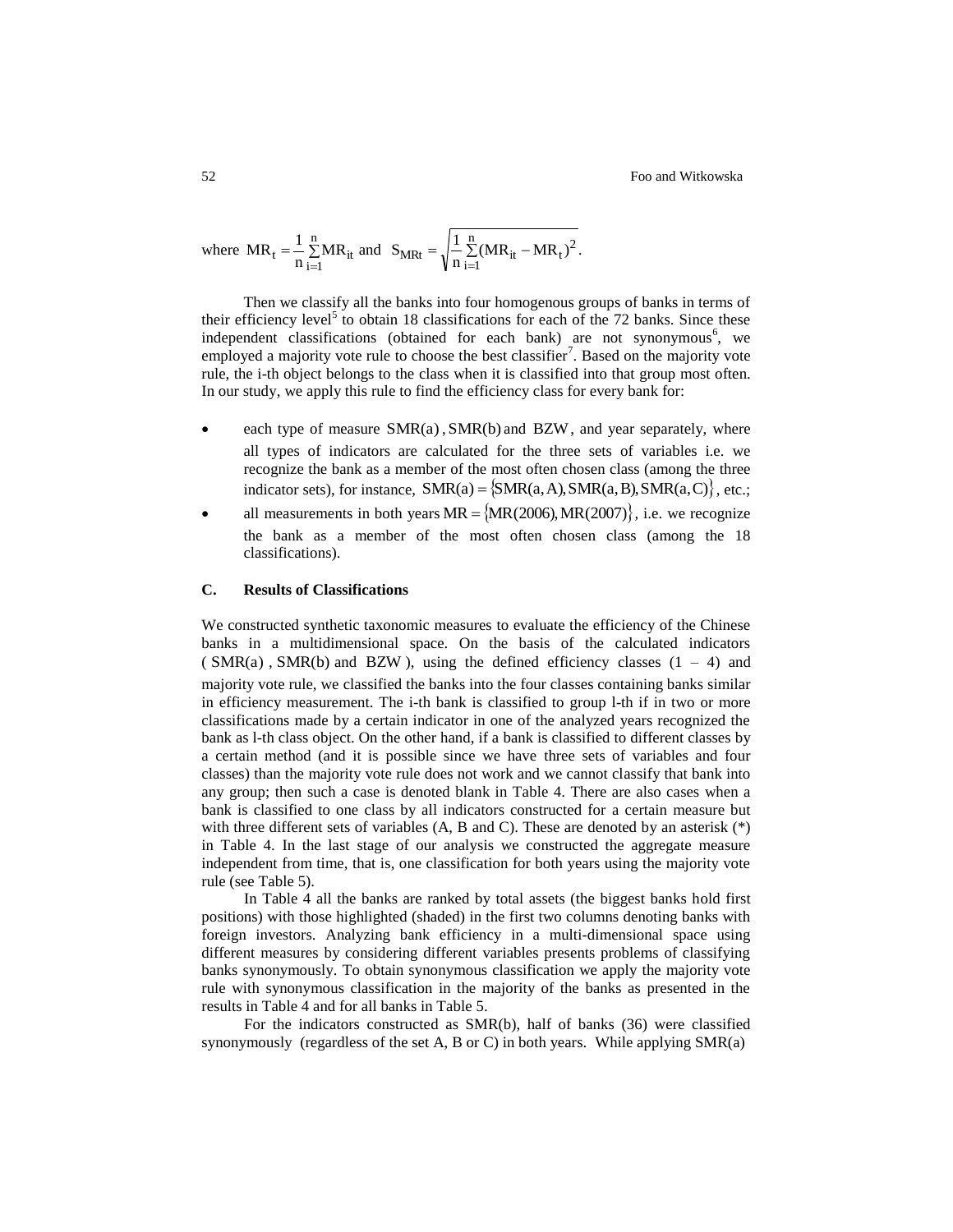| Table 4                                                                                     |
|---------------------------------------------------------------------------------------------|
| Classification of banks applying majority vote rule for every type of measurement and years |
| 2006-2007 separately                                                                        |

| No             | Name of bank                                      |                          |                             | 2006       |                    |                          |                         |        |                          | 2007                     |                          |
|----------------|---------------------------------------------------|--------------------------|-----------------------------|------------|--------------------|--------------------------|-------------------------|--------|--------------------------|--------------------------|--------------------------|
|                | (ranked by total assets)                          | <b>SMR</b><br>(b)        | (a)                         | <b>SMR</b> |                    | <b>BZW MVR</b>           | SMR<br>(b)              |        | <b>SMR</b><br>(a)        |                          | <b>BZW MVR</b>           |
| $\mathbf{1}$   | <b>Industrial and Commercial Bank</b><br>of China | 1                        |                             |            |                    | 1                        |                         |        |                          | $\overline{c}$           | $\overline{c}$           |
| $\overline{c}$ | <b>China Construction Bank</b>                    | $\mathbf{1}$             |                             |            | $\overline{c}$     | (2)                      |                         |        |                          | $\overline{c}$           | $\overline{2}$           |
| 3              | Agricultural Bank of China                        | 1                        | 3                           |            |                    | 3                        |                         |        |                          |                          | (3)                      |
| $\overline{4}$ | <b>Bank of China</b>                              | $\mathbf{1}$             | $\mathbf{1}$                |            | $\mathbf{1}$       | $\mathbf{1}$             |                         |        |                          |                          | (2)                      |
| 5              | China Development Bank                            | $\mathbf{1}$             | $\mathbf{1}$                |            | $\mathbf{1}$       | $\mathbf{1}$             | $\mathbf{1}$            |        | $\mathbf{1}$             | $\mathbf{1}$             | $\mathbf{1}$             |
| $\overline{6}$ | <b>Bank of Communications</b>                     |                          |                             |            |                    | (2)                      |                         |        |                          |                          | (2)                      |
| $\tau$         | China Merchants Bank                              | $\mathbf{2}$             | $\overline{2}$              |            | $\overline{2}$     | $\overline{c}$           | $\overline{c}$          |        | $\mathbf{1}$             | $\mathfrak{2}$           | 2                        |
| 8              | Agricultural Development Bank of<br>China         | $\overline{c}$           | 1                           |            | $\overline{2}$     | $\overline{c}$           | $\overline{c}$          |        | 1                        | $\overline{c}$           | $\overline{c}$           |
| 9              | China CITIC Bank                                  |                          | 3                           |            | 3                  | 3                        | 3                       |        |                          |                          | 3                        |
| 10             | China Minsheng Banking                            | 3                        | $\mathcal{D}_{\mathcal{A}}$ | $\ast$     | *<br>$\mathcal{D}$ | $\mathbf{1}$             | 3                       |        |                          |                          | 3                        |
| 11             | Shanghai Pudong Develompent<br>Bank               | $\overline{c}$           |                             |            |                    | $\mathfrak{D}$           | 3                       |        | $\overline{2}$           | $\overline{c}$           | $\overline{c}$           |
| 12             | <b>Industrial Bank</b>                            | $\overline{c}$           | $\mathbf{1}$                |            | $\mathbf{1}$       | $\overline{c}$           | $\overline{c}$          |        | $\overline{c}$           | $\overline{2}$           | $\overline{2}$           |
| 13             | Hua Xia Bank                                      | 4                        |                             |            | 3                  | 3                        | $\overline{3}$          |        | $\overline{2}$           | $\overline{c}$           | $\overline{c}$           |
| 14             | <b>Bank of Beijing</b>                            | $\overline{3}$           | $\overline{c}$              | $\ast$     | $\overline{c}$     | $\overline{c}$           | $\overline{3}$          | ×      |                          | 3                        | $\overline{3}$           |
| 15             | Shenzhen Development Bank                         | $\overline{c}$           | $\overline{2}$              |            | $\overline{2}$     | $\overline{2}$           | 3                       |        | 1                        | $\overline{c}$           | $\overline{c}$           |
| 16             | <b>Bank of Shanghai</b>                           | $\overline{3}$           |                             |            |                    | 3                        | 3                       |        |                          |                          | 3                        |
| 17             | Beijng Rural Commercial Bank                      | 3                        |                             |            | $\overline{4}$     | $\overline{3}$           | $\overline{4}$          |        | $\overline{4}$           | $\overline{4}$           | $\overline{4}$           |
| 18             | Shenzhen Ping An Bank                             | $\overline{3}$           | 3                           |            | $\overline{4}$     | 3                        | 3                       |        | $\overline{c}$           | $\overline{c}$           | $\overline{c}$           |
| 19             | Huishang Bank                                     | 1                        | 1                           |            | $\mathbf{1}$       | 1                        | 3                       |        | $\overline{c}$           | $\overline{c}$           | $\overline{c}$           |
| 20             | <b>Bank of Tianjin</b>                            | $\overline{3}$           | $\overline{3}$              | ×          | $\overline{3}$     | 3                        | $\overline{3}$          | ×      | $\overline{\mathbf{3}}$  | $\overline{3}$           | $\overline{3}$           |
| 21             | <b>Bank of Dalian</b>                             | 3                        | $\overline{c}$              |            | 3                  | 3                        | 3                       |        | 3                        | $\overline{c}$           | 3                        |
| 22             | <b>Bank of Nanjing</b>                            | 3                        | $\overline{c}$              |            | $\overline{c}$     | $\overline{3}$           | 3                       | ×      | 3                        | $\overline{3}$           | $\ast$<br>$\overline{3}$ |
| 23             | <b>Bank of Ningbo</b>                             | $\overline{c}$           | $\overline{c}$              |            | $\overline{c}$     | $\overline{c}$           | 3                       |        | 3                        | $\overline{c}$           | 3                        |
| 24             | <b>Bank of Hangzhou</b>                           | $\overline{\mathbf{3}}$  | $\overline{c}$              | $\ast$     | $\overline{c}$     | $\overline{c}$           | $\overline{3}$          | $\ast$ | $\ast$<br>$\overline{c}$ | $\overline{c}$           | $\overline{c}$           |
| 25             | <b>Bank of Dongguan</b>                           | $\overline{c}$           | $\overline{c}$              | ×          | $\overline{c}$     | $\overline{c}$           | 3                       | ×      | $\overline{c}$           | $\overline{c}$           | $\overline{c}$           |
| 26             | <b>Baoshang Bank</b>                              | $\overline{c}$           | $\overline{c}$              |            | $\overline{c}$     | $\overline{c}$           | 3                       | ×      | $\overline{c}$           | $\overline{c}$           | 3                        |
| 27             | <b>Bank of Chongqing</b>                          | 3                        | 3                           |            | 3                  | $\overline{3}$           | 3                       |        | $\overline{c}$           | $\overline{c}$           | $\overline{c}$           |
| 28             | Xi' An City Commercial Bank                       | 3                        | $\overline{4}$              | $\ast$     | $\overline{4}$     | $\overline{\mathcal{L}}$ | 3                       | *      | $\overline{4}$           | $\overline{4}$           | $\ast$<br>$\overline{4}$ |
| 29             | Jinan City Commercial Bank                        | 3                        | 3                           | ¥          | 3                  | 3                        | 3                       | ¥      | *<br>3                   | $\overline{3}$           | $\ast$<br>3              |
| 30             | <b>Fuzhou City Commercial Bank</b>                | *<br>$\overline{3}$      | $\overline{c}$              |            | $\overline{c}$     | $\overline{c}$           | $\overline{3}$          | *      | $\overline{c}$           | $\overline{c}$           | $\overline{c}$           |
| 31             | China Bohai Bank                                  | $\overline{4}$           | 4                           |            | $\overline{4}$     | $\overline{\mathcal{L}}$ | 3                       |        | $\overline{4}$           | $\overline{4}$           | $\overline{4}$           |
| 32             | <b>Bank of Qingdao</b>                            | 3                        | $\overline{4}$              |            | $\overline{4}$     | $\overline{\mathbf{4}}$  | 3                       |        | 3                        | 3                        | 3                        |
| 33             | Commercial Bank of Zhengzhou                      | 3                        |                             |            | $\overline{3}$     | $3^*$                    | $\overline{3}$          | ¥      | $\overline{3}$           | 3                        | 3                        |
| 34             | <b>Bank of Wenzhou</b>                            | 3                        | 2                           |            | $\overline{c}$     | $\overline{c}$           | 3                       |        | $\overline{c}$           | $\overline{c}$           | $\overline{c}$           |
| 35             | <b>Bank of Lanzhou</b>                            | 3                        | $\overline{\mathbf{4}}$     |            | $\overline{4}$     | $\overline{4}$           | 3                       |        | $\overline{4}$           | $\overline{\mathbf{4}}$  | $\overline{4}$           |
| 36             | Jiangyin Rural Commercial Bank                    | 3                        | $\overline{c}$              |            | $\overline{c}$     | 3                        | $\overline{\mathbf{3}}$ |        | $\overline{c}$           | $\mathbf{1}$             | 3                        |
| 37             | <b>Bank of Nanchang</b>                           | $\ast$<br>$\overline{3}$ | $\overline{3}$              |            | $\overline{3}$     | $\overline{3}$           | $\overline{3}$          | *.     | $\overline{4}$           | $\overline{\mathcal{L}}$ | $\overline{3}$           |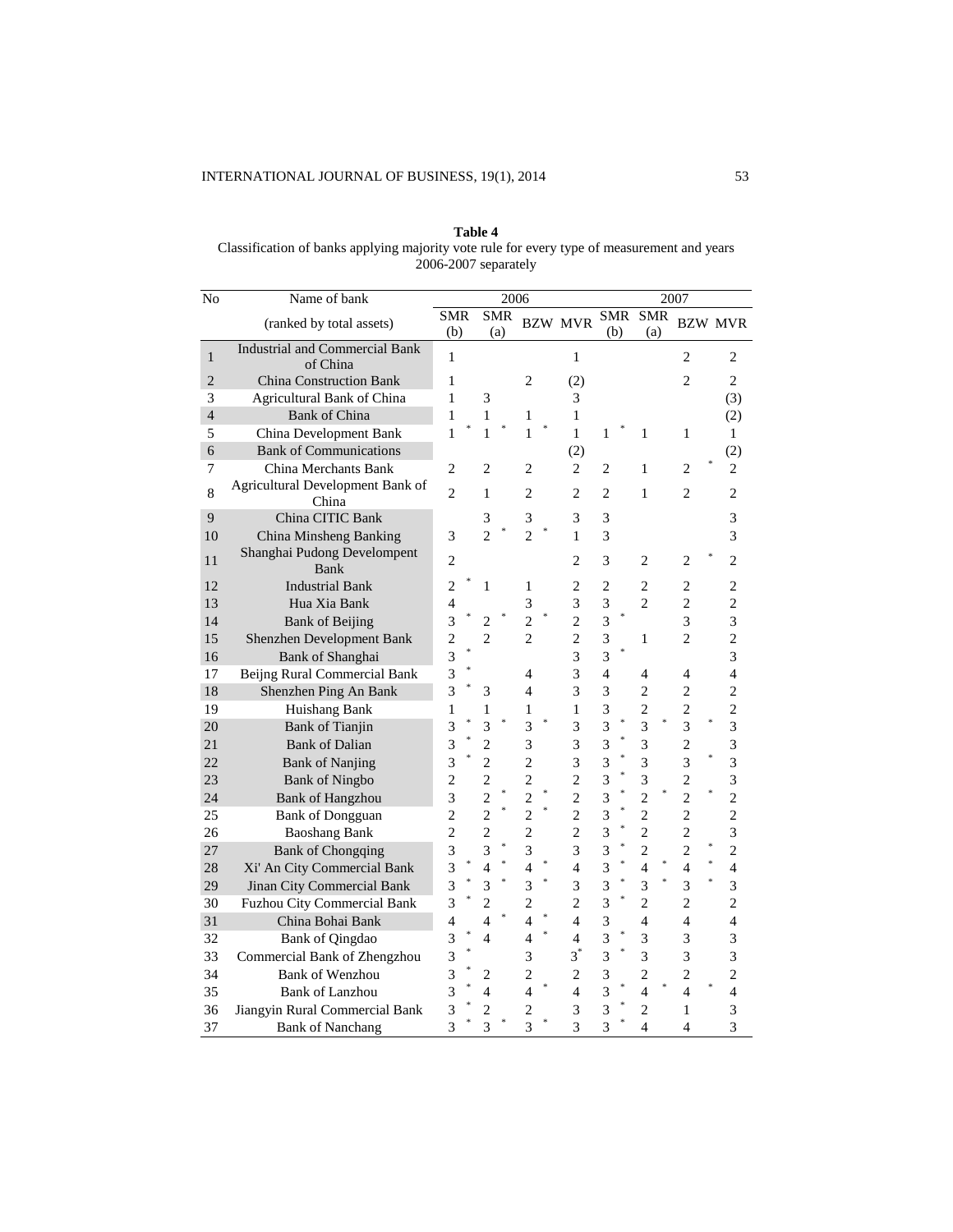| No     | Name of bank                                        |                   | 2006                |                          |                | 2007           |                          |                          |                             |
|--------|-----------------------------------------------------|-------------------|---------------------|--------------------------|----------------|----------------|--------------------------|--------------------------|-----------------------------|
|        | (ranked by total assets)                            | <b>SMR</b><br>(b) | <b>SMR</b><br>(a)   | BZ<br>W                  | <b>MVR</b>     | SMR<br>(b)     | <b>SMR</b><br>(a)        |                          | <b>BZW MVR</b>              |
| 38     | Ningbo Yinzhou Rural<br>Cooperative Bank            | $3^*$             | ×<br>$\overline{3}$ | 3                        | 3              | 3              | $\overline{c}$           | 2                        | 3                           |
| 39     | Yinchuan City Commercial Bank                       | 1                 | 2                   | 2                        | $\overline{c}$ | 3              | $\overline{3}$           | 3                        | 3                           |
| 40     | Shaoxing City Commercial Bank                       | 3                 | $\overline{c}$      | $\overline{c}$           | 3              | 3              | $\ast$<br>$\overline{3}$ | 3                        | $\overline{3}$              |
| 41     | Commercial Bank of Luoyang                          | ×<br>3            | $\ast$<br>3         | 3                        | 3              | 3              | $\ast$<br>3              | $\overline{3}$           | 3                           |
| 42     | Wujiang Rural Commercial Bank                       | 3                 | $\overline{c}$      | $\overline{c}$           | $\overline{c}$ | 3              | $\overline{c}$           | $\overline{c}$           | $\overline{2}$              |
| 43     | Zibo City Commercial Bank                           | ÷<br>3            | 3                   | 3                        | 3              | 3              | *<br>3                   | 3                        | 3                           |
| 44     | Taizhou Commercial Bank                             | 3                 | $\overline{c}$      | 1                        | $\overline{c}$ | 3              | $\ast$<br>$\overline{c}$ | 1                        | $\overline{c}$              |
| 45     | Jinhua City Commercial Bank                         | ∗<br>3            | 3                   | 3                        | 3              | 3              | 3                        | 3                        | 3                           |
| 46     | Linyi City Commercial Bank                          | 4                 | 3                   | 3                        | 3              | 3              | $\overline{\mathcal{L}}$ | 4                        | 3                           |
| 47     | <b>First Sino Bank</b>                              | $\overline{2}$    | 3                   | 3                        | 3              | 1              |                          | $\overline{c}$           | $\overline{c}$              |
| 48     | Laishang Bank                                       | $\overline{c}$    |                     |                          | $\overline{c}$ | $\overline{c}$ | 2                        | 1                        | $\overline{2}$              |
| 49     | Dongying City Commercial Bank                       | $\overline{3}$    | $\overline{c}$      | $\sqrt{2}$               | $\overline{c}$ | 3              | $\overline{c}$           | $\overline{c}$           | $\overline{2}$              |
| $50\,$ | ZhejiangTailongCommercial Bank                      | $\overline{c}$    | $\overline{c}$      | $\overline{c}$           | $\overline{c}$ | 3              | $\overline{c}$           | $\overline{c}$           | $\overline{2}$              |
| 51     | Jiaxing City Commercial Bank                        | ŧ<br>3            | $\ast$<br>3         | ÷<br>$\overline{3}$      | 3              | 3              |                          | $\overline{c}$           | 3                           |
| 52     | Zhanjiang Commercial Bank                           | $\mathbf{1}$      | $\mathbf{1}$        | $\mathbf{1}$             | $\mathbf{1}$   | $\overline{c}$ |                          | $\mathbf{1}$             | (2)                         |
| 53     | Zhejiang Chouzhou Commercial<br>Bank                | 3                 | $\overline{2}$      | $\overline{c}$           | $\overline{c}$ | $\overline{c}$ | 2                        | $\overline{c}$           | $\overline{c}$              |
| 54     | Nanchong City Commercial Bank                       | 3                 |                     | 2                        | 2              | $\overline{c}$ | 2                        | $\overline{c}$           | $\overline{c}$              |
| 55     | Panzhihua City Commercial Bank                      | $\overline{c}$    | $\mathbf{1}$        | $\mathbf{1}$             | $\mathbf{1}$   | $\overline{c}$ | $\mathbf{1}$             | 1                        | $\overline{c}$              |
| 56     | Nanning City Commercial Bank                        | $\overline{3}$    | *<br>$\overline{3}$ | 3                        | 3              | 3              | 3                        | 4                        | 3                           |
| 57     | Zhejiang Mintei Commercial Bank                     | $\overline{c}$    | 3                   | $\overline{c}$           | $\overline{c}$ | 3              | $\overline{3}$           | $\overline{3}$           | 3                           |
| 58     | Xinxiang City Commercial Bank                       | 3                 | $\overline{c}$      | 3                        | 3              | $\overline{c}$ |                          | 1                        | (2)                         |
| 59     | Quanzhou City Commercial Bank                       | 3                 | 3                   | $\overline{\mathcal{L}}$ | 3              | 3              | 4                        | $\overline{\mathcal{L}}$ | $\ensuremath{\mathfrak{Z}}$ |
| 60     | Deyang City Commercial Bank                         | $\ast$<br>3       | $\overline{4}$      | $\overline{\mathcal{L}}$ | $\overline{3}$ | ☀<br>3         | 3                        | 4                        | 3                           |
| 61     | Jiaozuo City Commercial Bank                        | 3                 | 3                   | 3                        | 3              | 3              | $\overline{c}$           | 3                        | 3                           |
| 62     | Jiujiang City Commercial Bank                       | $\overline{c}$    | $\overline{c}$      | $\overline{c}$           | $\overline{c}$ | $\overline{c}$ | $\overline{c}$           | $\overline{c}$           | $\overline{c}$              |
| 63     | Huzhou City Commercial Bank                         | 3                 | $\overline{2}$      | $\overline{c}$           | $\overline{c}$ | 3              | $\overline{c}$           | $\overline{c}$           | $\overline{c}$              |
| 64     | Mianyang City Commercial Bank                       | 3                 | 3                   | 3                        | 3              | 3              | 3                        | 3                        | $\overline{3}$              |
| 65     | Cangzhou City Commercial Bank                       | 3                 | $\overline{c}$      | 3                        | 3              | 3              | $\overline{c}$           | $\overline{c}$           | $\overline{c}$              |
| 66     | Guilin City Commercial Dank                         | 3                 | ∗<br>3              | 3                        | 3              | 3              | 3                        | 3                        | 3                           |
| 67     | Ganzhou City Commercial Bunk                        | $\overline{c}$    |                     |                          | $\overline{c}$ | $\overline{c}$ | $\overline{c}$           | 1                        | $\overline{2}$              |
|        | 68 Heng Yang City Commercial Bank                   | 3                 | 4                   | 3                        | 3              | 3              | $\overline{4}$           | 4                        | $\overline{4}$              |
| 69     | <b>Chengde City Commercial Bank</b>                 | $\overline{c}$    | $\mathbf{1}$        | $\mathbf{1}$             | $\overline{c}$ | $\overline{c}$ | $\mathbf{1}$             | $\mathbf{1}$             | $\mathbf{1}$                |
| 70     | Shangrao City Commercial Bank                       | 4                 | 3                   |                          | (3)            | 4              | $\overline{4}$           | 4                        | $\overline{4}$              |
| 71     | Huangshi City Commercial Bank                       | 3                 | 3                   |                          | 3              | $\overline{2}$ | 1                        | $\overline{c}$           | $\overline{c}$              |
| 72     | Xiaogan City Commercial Bank                        | 3                 |                     |                          | 3              |                | $\mathbf{1}$             | $\mathbf{1}$             | $\mathbf{1}$                |
|        | Number of banks that are not<br>classified          | 2                 | 11                  | 10                       | $\mathbf{0}$   | 6              | 13                       | 6                        | $\overline{0}$              |
|        | Number of banks that are<br>classified synonymously | 36                | 20                  | 17                       | 69             | 36             | 17                       | 21                       | 67                          |

**Table 4 (continued)**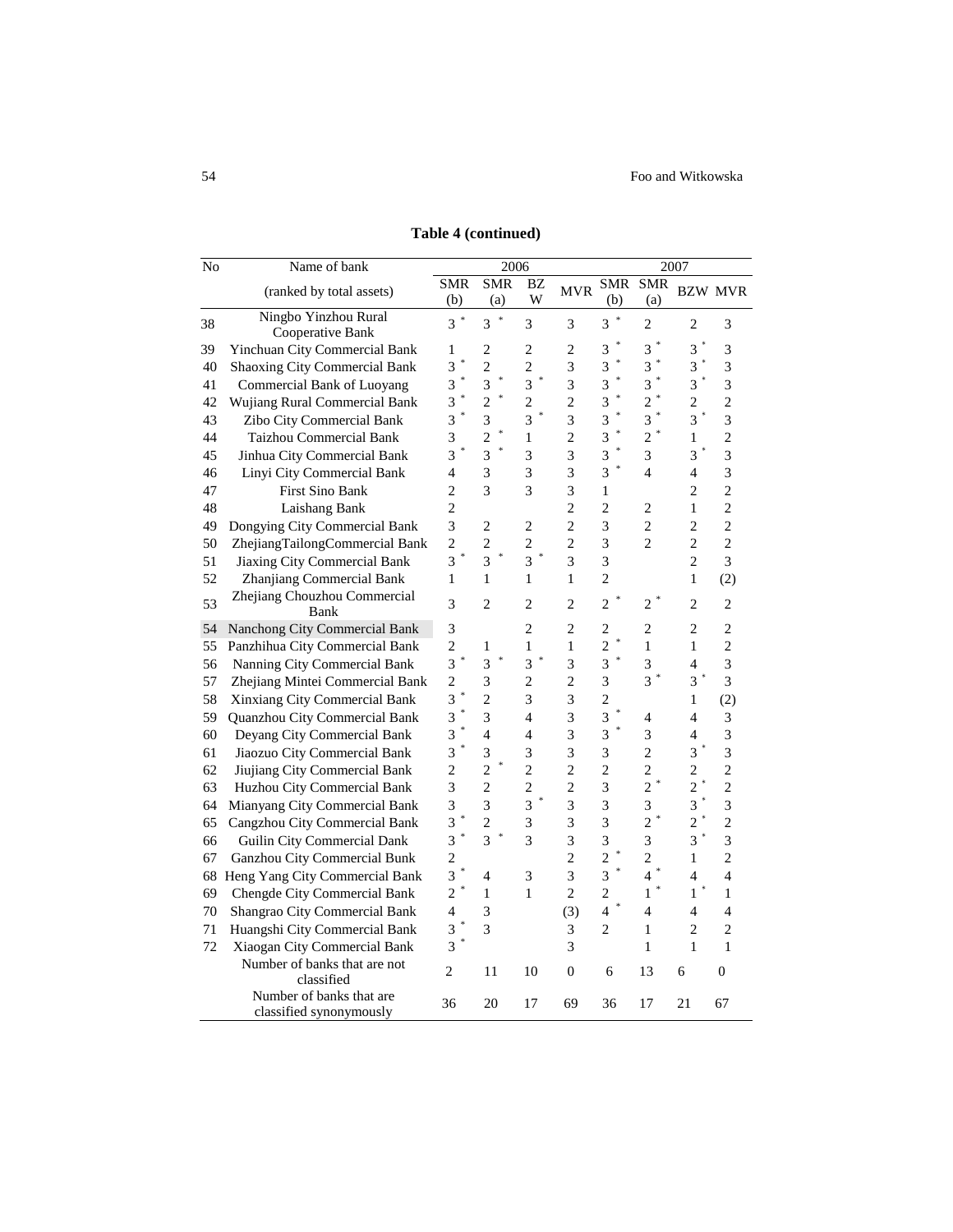and BZW, only 26% of banks were classified to the same class regardless of the variable set. If for each set of variables the bank is classified to a different class of efficiency, then we cannot conclude the certain class of efficiency for that bank. The biggest count of unclassified banks is observed for SMR(a) (11 and 13 banks in years 2006 and 2007, respectively), and BZW (10 and 6 banks in years 2006 and 2007, respectively). In comparing the classifications of the 72 banks for the two analyzed years, the biggest number of them (46 banks) were classified in the same way by SMR(b), 37 banks by BZW, and 29 by SMR(a).

From Table 4 we see that in the case of the Bank of Communications (holding the 6th position in total assets ranking), and using the majority voting rule (for every type of measurement and different sets of variables, and years) we have the most difficulty in classifying the bank since each set of variables generated a different class for that object. We also could not classify the first four banks, i.e., Industrial and Commercial Bank of China, China Construction Bank, Agricultural Bank of China and Bank of China, into one class since each of the synthetic measures recognizes these banks as members of a different class. The solution in such a case, when we cannot recognize the class of efficiency on the basis of each aggregated measure, is to apply the majority voting rule (MVR) independent of the method of analysis, and also from the year of investigation. Then there are more results of classification (9 for each year of study and 18 for both years) and the application of the majority-voting rule is more applicable. For example, the classification results, regardless of the taxonomic measure, are presented in Table 4 in columns denoted by MVR. Again the results indicated that the Bank of Communications for both years, as well as China Construction Bank, Agricultural Bank of China and Bank of China together with three smaller banks (Zhanjiang Commercial Bank, Shangrao City Commercial Bank and Xinxiang City Commercial Bank) for one year cannot be synonymously classified. Therefore, in such cases the class of efficiency is the mathematical average class determined by the different methods and variable sets for each year denoted by parenthesis in the MVR column. Applying that solution all banks are classified although not all of them synonymously.

However, in the classification that is independent from time (Table 5), it is clear that the biggest banks belong to the first two efficiency groups and can be considered as efficient and good banks. China Development Bank (which holds the 5th position in total assets ranking) was found to be an efficient bank (belonging to the first class), and in 2006 all measures (regardless of the set of variables that was employed for the measure construction) show the same results indicated by an asterisk  $(\check{\,})$ . Looking at this bank, we see that it is efficient in both years for 2006 and 2007. Among the five biggest banks two of them (China Development Bank and Agricultural Bank of China) have no foreign investors during the period under study.

In Table 5, the Chinese banks are ranked according to their membership in the certain class of efficiency regardless of the period of analysis, type of measures and set of diagnostic variables. There are five banks that are classified as efficient: Bank of China, China Development Bank, Zhanjiang Commercial Bank, Panzhihua City Commercial Bank, Chengde City Commercial Bank, although three of which are rather small since they hold the 52nd, 55th and 69th position in total assets ranking, respectively.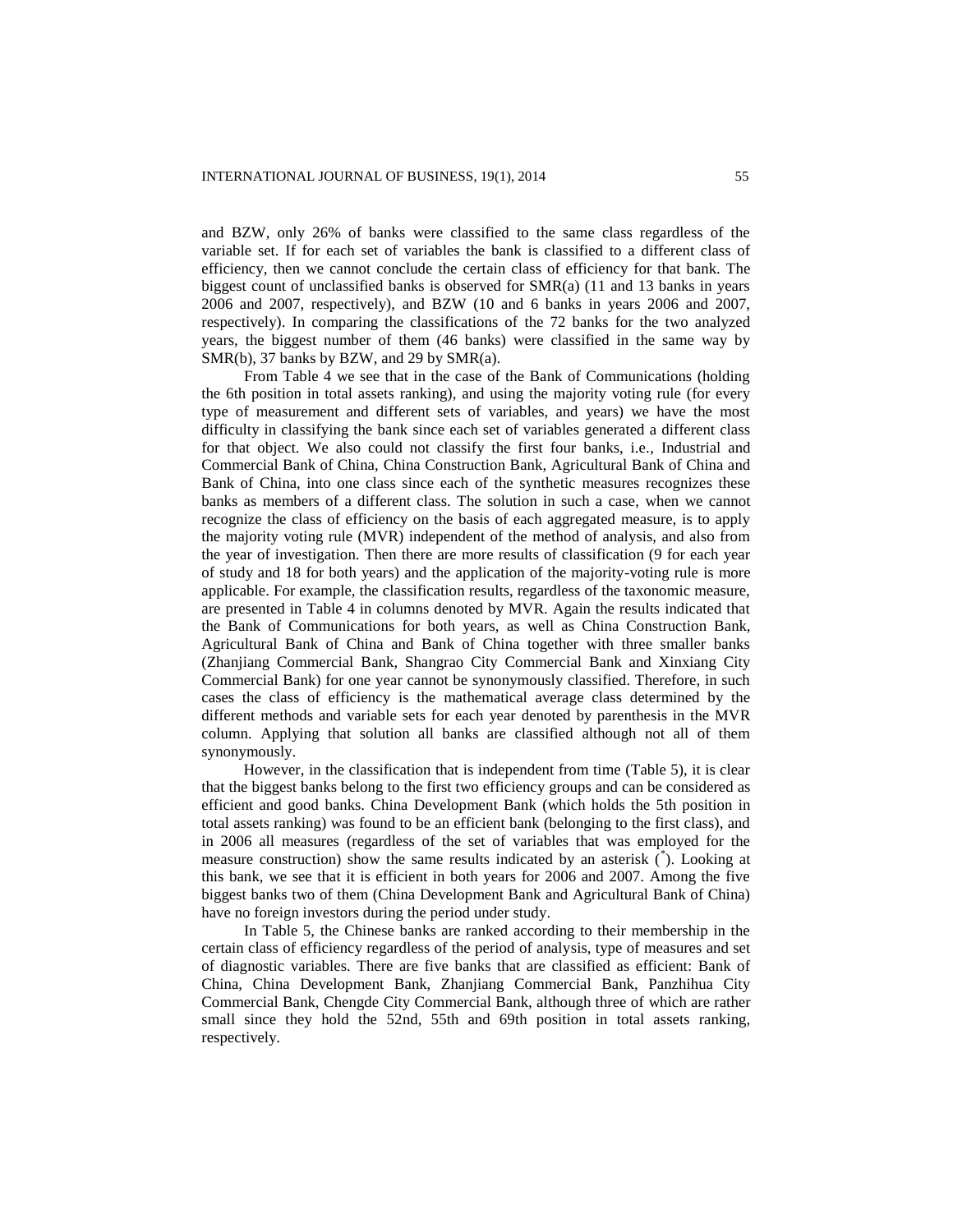| Rank<br>by<br>total<br>assets | Name of bank                                      | Class          | Rank<br>by<br>total<br>assets | Name of bank                             | Class          |
|-------------------------------|---------------------------------------------------|----------------|-------------------------------|------------------------------------------|----------------|
| $\overline{4}$                | <b>Bank of China</b>                              | 1              | 71                            | Huangshi City Commercial<br>Bank         | $\overline{c}$ |
| 5                             | China Development Bank                            | $\mathbf{1}$   | 72                            | Xiaogan City Commercial<br>Bank          | 2              |
| 52                            | Zhanjiang Commercial Bank                         | $\mathbf{1}$   | 9                             | China CITIC Bank                         | 3              |
| 55                            | Panzhihua City Commercial<br>Bank                 | 1              | 13                            | Hua Xia Bank                             | 3              |
| 69                            | Chengde City Commercial Bank                      | 1              | 14                            | <b>Bank of Beijing</b>                   | 3              |
| $\mathbf{1}$                  | <b>Industrial and Commercial Bank</b><br>of China | $\overline{c}$ | 16                            | Bank of Shanghai                         | 3              |
| $\overline{2}$                | <b>China Construction Bank</b>                    | 2              | 18                            | Shenzhen Ping An Bank                    | 3              |
| 3                             | Agricultural Bank of China                        | 2              | 20                            | Bank of Tianjin                          | 3              |
| 6                             | <b>Bank of Communications</b>                     | $\overline{c}$ | 2.1                           | <b>Bank of Dalian</b>                    | 3              |
| 7                             | China Merchants Bank                              | 2              | 22                            | <b>Bank of Nanjing</b>                   | 3              |
| 8                             | <b>Agricultural Development Bank</b><br>of China  | $\overline{c}$ | 27                            | <b>Bank of Chongqing</b>                 | 3              |
| 10                            | China Minsheng Banking                            | $\overline{c}$ | 29                            | Jinan City Commercial Bank               | 3              |
| 11                            | Shanghai Pudong Develompent<br>Bank               | $\overline{c}$ | 32                            | <b>Bank of Qingdao</b>                   | 3              |
| 12                            | <b>Industrial Bank</b>                            | $\overline{c}$ | 33                            | Commercial Bank of<br>Zhengzhou          | 3              |
| 15                            | Shenzhen Development Bank                         | 2              | 37                            | <b>Bank of Nanchang</b>                  | 3              |
| 19                            | Huishang Bank                                     | 2              | 38                            | Ningbo Yinzhou Rural<br>Cooperative Bank | 3              |
| 23                            | <b>Bank of Ningbo</b>                             | 2              | 39                            | Yinchuan City Commercial<br>Bank         | 3              |
| 24                            | <b>Bank of Hangzhou</b>                           | $\overline{c}$ | 40                            | Shaoxing City Commercial<br>Bank         | 3              |
| 25                            | <b>Bank of Dongguan</b>                           | 2              | 41                            | Commercial Bank of<br>Luoyang            | 3              |
| 26                            | <b>Baoshang Bank</b>                              | 2              | 43                            | Zibo City Commercial Bank                | 3              |
| 30                            | <b>Fuzhou City Commercial Bank</b>                | 2              | 45                            | Jinhua City Commercial Bank              | 3              |
| 34                            | <b>Bank of Wenzhou</b>                            | 2              | 46                            | Linyi City Commercial Bank               | 3              |
| 36                            | Jiangyin Rural Commercial Bank                    | 2              | 51                            | Jiaxing City Commercial<br>Bank          | 3              |
| 42                            | <b>Wujiang Rural Commercial</b><br>Bank           | $\overline{c}$ | 56                            | Nanning City Commercial<br>Bank          | 3              |

**Table 5** Classification of banks applying majority vote rule independent from time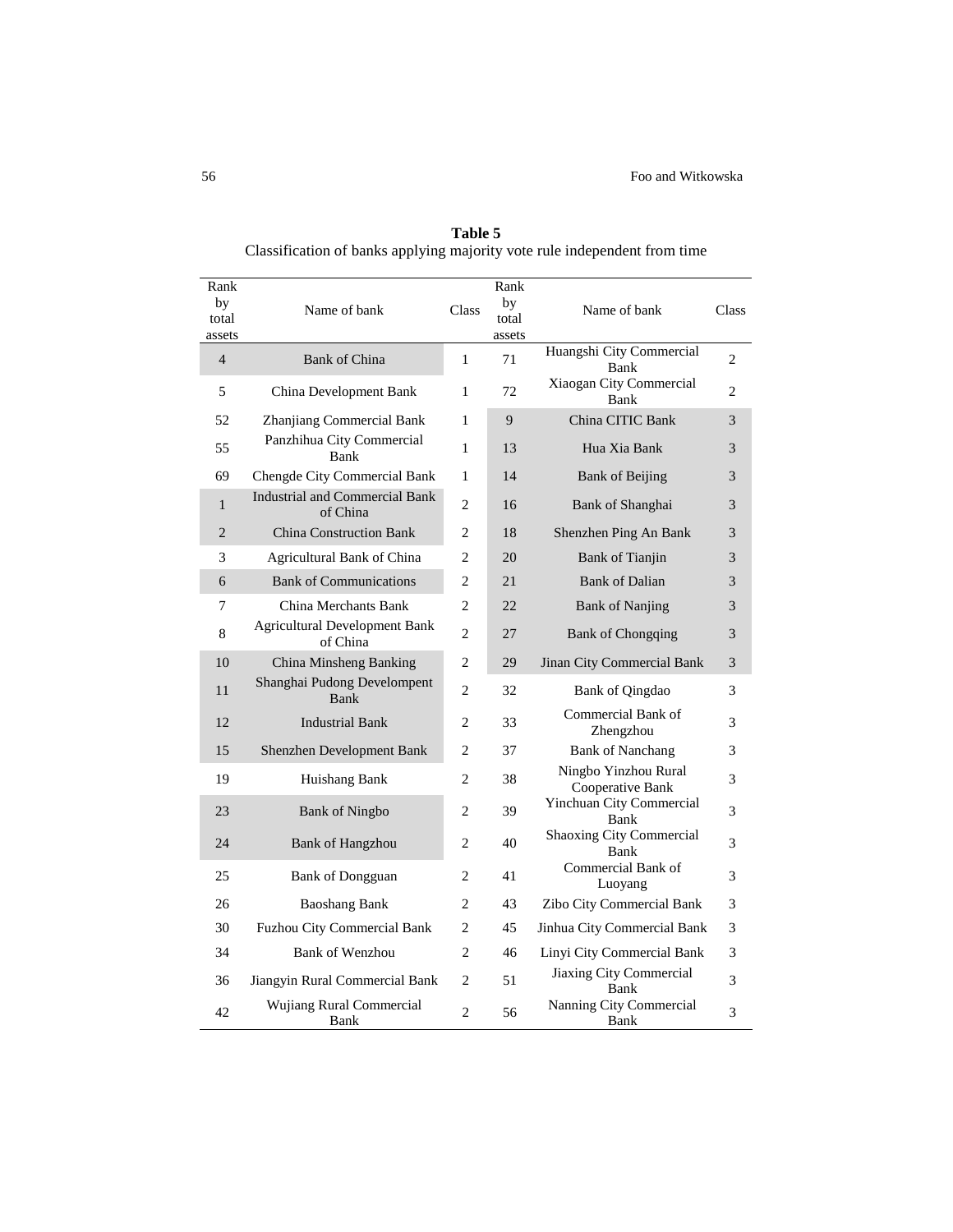| Rank<br>by<br>total | Name of bank                               | Class          | Rank<br>by<br>total | Name of bank                            | Class          |
|---------------------|--------------------------------------------|----------------|---------------------|-----------------------------------------|----------------|
| assets              |                                            |                | assets              |                                         |                |
| 44                  | Taizhou Commercial Bank                    | $\overline{2}$ | 57                  | Zhejiang Mintei Commercial<br>Bank      | 3              |
| 47                  | <b>First Sino Bank</b>                     | $\overline{2}$ | 59                  | Quanzhou City Commercial<br>Bank        | 3              |
| 48                  | Laishang Bank                              | 2              | 60                  | Deyang City Commercial<br>Bank          | 3              |
| 49                  | Dongying City Commercial<br>Bank           | $\overline{c}$ | 61                  | Jiaozuo City Commercial<br>Bank         | 3              |
| 50                  | Zhejiang Tailong Commercial<br><b>Bank</b> | $\overline{2}$ | 64                  | Mianyang City Commercial<br><b>Bank</b> | 3              |
| 53                  | Zhejiang Chouzhou Commercial<br>Bank       | $\overline{2}$ | 66                  | Guilin City Commercial Dank             | 3              |
| 54                  | Nanchong City Commercial<br>Bank           | $\overline{c}$ | 68                  | Heng Yang City Commercial<br>Bank       | 3              |
| 58                  | Xinxiang City Commercial Bank              | $\overline{c}$ | 17                  | Beijng Rural Commercial<br><b>Bank</b>  | $\overline{4}$ |
| 62                  | Jiujiang City Commercial Bank              | 2              | 28                  | Xi' An City Commercial<br>Bank          | $\overline{4}$ |
| 63                  | Huzhou City Commercial Bank                | $\overline{2}$ | 31                  | China Bohai Bank                        | $\overline{4}$ |
| 65                  | Cangzhou City Commercial<br>Bank           | $\overline{2}$ | 35                  | Bank of Lanzhou                         | $\overline{4}$ |
| 67                  | Ganzhou City Commercial Bunk               | 2              | 70                  | Shangrao City Commercial<br>Bank        | $\overline{4}$ |

#### **Table 5 (continued)**

We also consider if there is any relationship between foreign investments and bank efficiency, defined before as belonging to the certain class. The results obtained imply that the presence of foreign capital does not improve the efficiency of the Chinese banks since banks with foreign investment belong to each class, even to the worse one. This result is supported by the chi-square test for independence because we could not reject the null hypothesis that bank efficiency and foreign investments are independent at the significance level of 0.05 or 0.01.

The four SOCBs are classified in the two top efficiency classifications with the Bank of China classified as the most efficient although ranked 4th in total assets after Industrial and Commercial bank of China, China Construction Bank and Agricultural Bank of China, respectively. The SOCBs have improved in efficiency after the NPLs resolution by the government and the injection of IPO capitalization as supported by our results, although we cannot conclude that foreign investment improved the banks' efficiency.

The majority of the Chinese banks are classified as belonging to the second and third efficiency class as either good or average banks. There are five inefficient banks (belonging to the last class): Beijing Rural Commercial Bank (17th position in total assets), Xi' An City Commercial Bank (28th position and foreign investments), China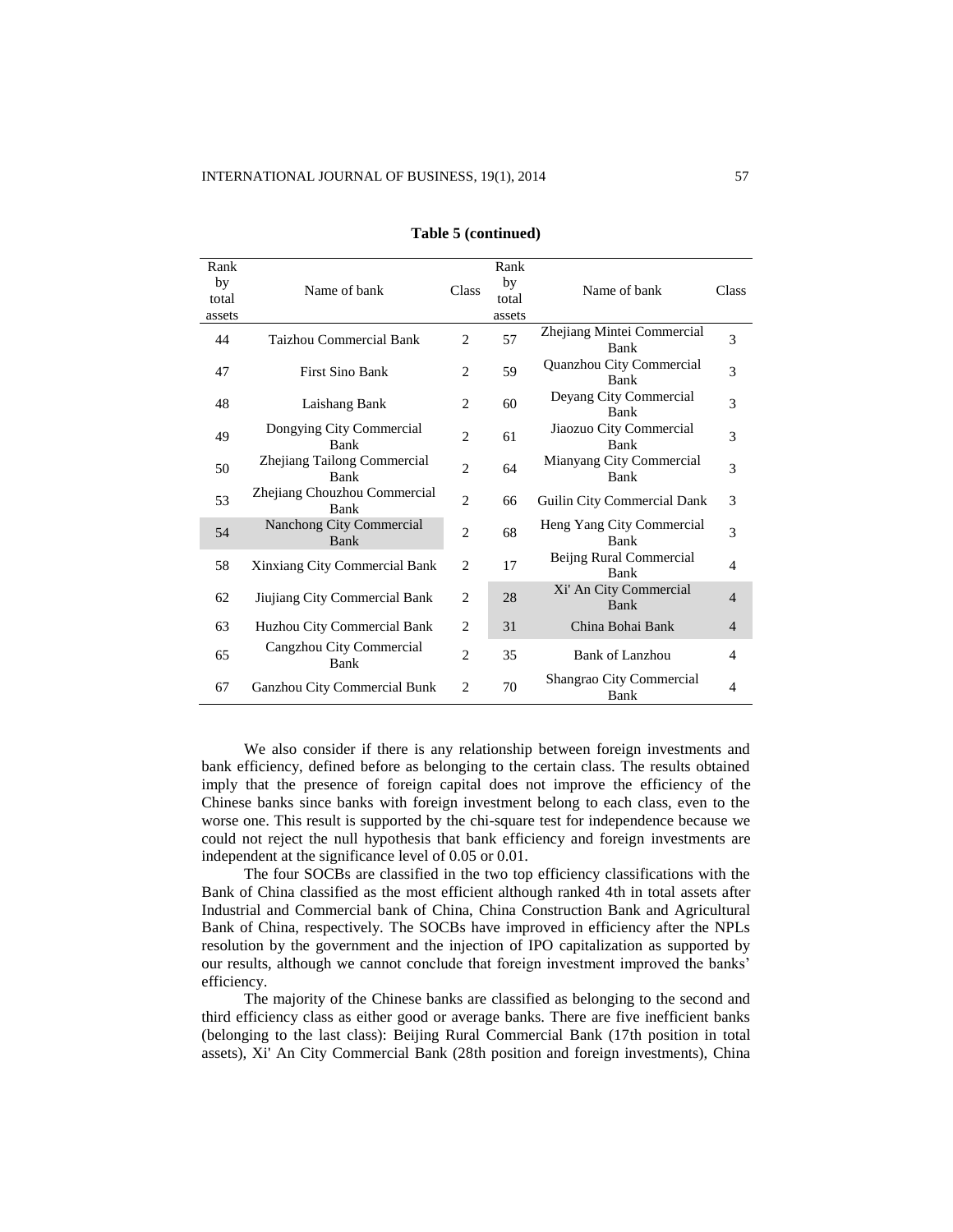Bohai Bank (31st position and foreign investments) and Shangrao City Commercial Bank (70th position).

However, our study only looks at a comparison of efficiency among the Chinese banks by ranking the Chinese banks according to a defined efficiency classification. Asset size does not seem to play a big role in improving a bank's efficiency nor does the presence of foreign investment. The biggest SOCBs in asset size (63.3% in total assets in 2007) are not necessarily the most efficient compared to some of the smaller banks, except for the Bank of China.

Our results may imply that the SOCBs are still highly bureaucratic and tightly controlled through government directive despite the restructuring and reforms that have been implemented. The limited ownership share allowed foreign banks in domestic Chinese banks may be a factor as to why foreign presence is not significant in improving the efficiency of the local banks and that the level of corporate governance and market disciplines may still need to improve further.

## **VI. CHALLENGES FOR CHINESE BANKS**

The recognition and attempts to resolve the massive NPLs are admittance by the government of the fragility of the Chinese banking system. The crackdown by the government on the pervasive corruption and embezzlement has not eliminated the problem. The lack of transparency and burdensome bureaucracy not only imposes cost on the banks doing business in China but also encourages the embezzlement. Until the Chinese government privatizes the banking system and take on only the regulatory and supervisory role and the lender of last resort, the banking system will not develop vibrantly through market disciplines and incentives to one comparable to western banking sophistication and standards.

Fundamental behavioral changes in the Chinese banking culture have not been as forthcoming despite the push for new reforms and structural changes in governance. Improving the corporate culture is a step forward to better bank performance. Commercial lending practices based on strong market based incentives and risk management rather than central government policy directives are still not the norm. Banking operations still tend to be bureaucratic and inefficient. The Chinese banks need to follow sound commercial banking principles rather than accede to government pressure to achieve bank performance. Reducing the degree of government intervention and ownership in the banking sector would help the Chinese banks to improve on their bank performance.

## **VII. CONCLUSION**

The bad debt problems plaguing the Chinese banking system have been reprieved through the purchase of the NPLs by the AMCs government resolution agencies from the books of the major Chinese banks and with the injection of new capital from IPOs and selling minority stakes to foreign banks. The Chinese banks, in particular the SOCBs, seem to have improved in efficiency based on our results of efficiency measurements. We can conclude that the SOCBs that make up the biggest share of the Chinese banking market are maintaining their efficiency in the top two levels compared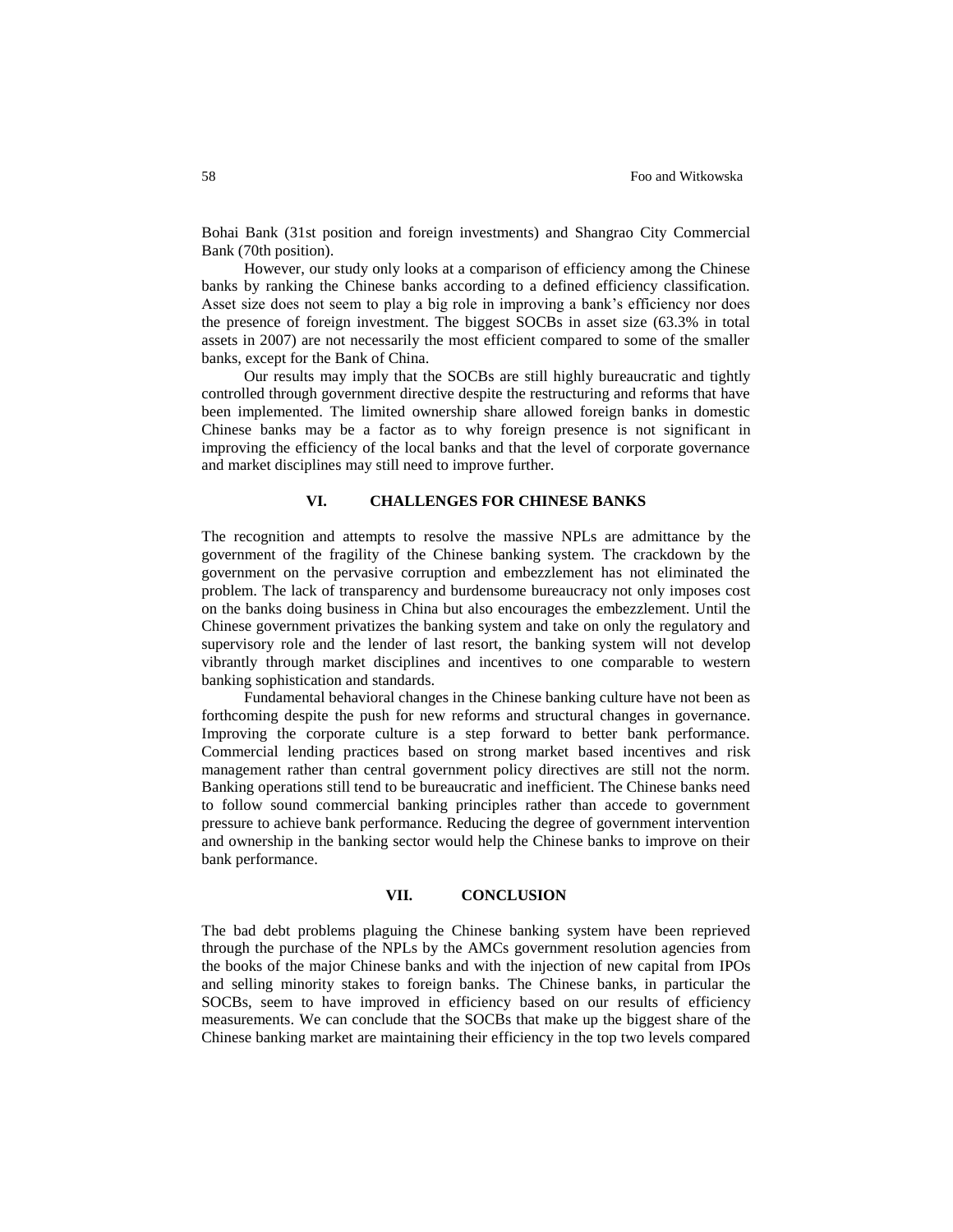to other Chinese banks. However, their efficiency may not be comparable to banks in developed countries.

For Chinese banks to achieve sustained performance in an increasing competitive banking market, the government should (i) promote strong incentives based on commercial profitability; (ii) privatize the banking sector by reducing government ownership; (iii) restructure the banking operations to improve transparency and reduce the bureaucracy that tends to engender embezzlement and corruption; and (iv) develop a consistent and an unbiased legal, regulatory and supervisory system that enforce and protect investor's rights. Ultimately, liberalizing the financial system fully should be the goal of the Chinese government if the Chinese banks are to meet the challenges of global competition and play a significant role in the global financial stage.

### **APPENDIX**

In our analysis, we apply several composite indicators (MR), such as SMR and BZW that are evaluated for each bank and every year of analysis. The synthetic development measure (SMR) defines the distance between the benchmark and analyzed bank in the efficiency level. The benchmark is defined as the hypothetical object that is characterized by maximal values of stimulants (de-stimulants are transformed into stimulants). Maximal and minimal values are estimated for every year separately (based on all the banks). Therefore, for the i-th bank in t-th period of time, the value of the taxonomic measure SMR<sub>i</sub> is defined as (see Hellwig, 1968):

$$
SMR_i = 1 - \frac{q_i}{q_0} \qquad i = 1, 2, ..., n; \tag{1}
$$

where  $q_i$  is the distance of the i-th object from the benchmark:

$$
q_{i} = \sqrt{\sum_{j=1}^{k} v_{j}(z_{j}^{i} - z_{j}^{0})^{2}}
$$
 (2)

evaluated for weighs  $v_j$  and standardized variables  $z_j^0$ ,  $z_j^i$  that describe the benchmark and the i-th investigated bank, respectively. The benchmark is defined as:

$$
z_j^0 = \max_{i=1,2,...n} \left\{ z_j^i \right\} \text{for } z_{Sj}^i \tag{3}
$$

where for the j-th variable:

$$
z_j^i = \frac{x_j^i - \overline{x}_j}{S_j^x}
$$
 (4)

where  $z_j^i$  is standardized variables;  $x_j^i$  is observations of raw variables for the i-th country;  $\bar{x}_j$ ,  $S_j^x$  - average and standard deviation, respectively; and  $z_{sj}^i$  are variables describing stimulants.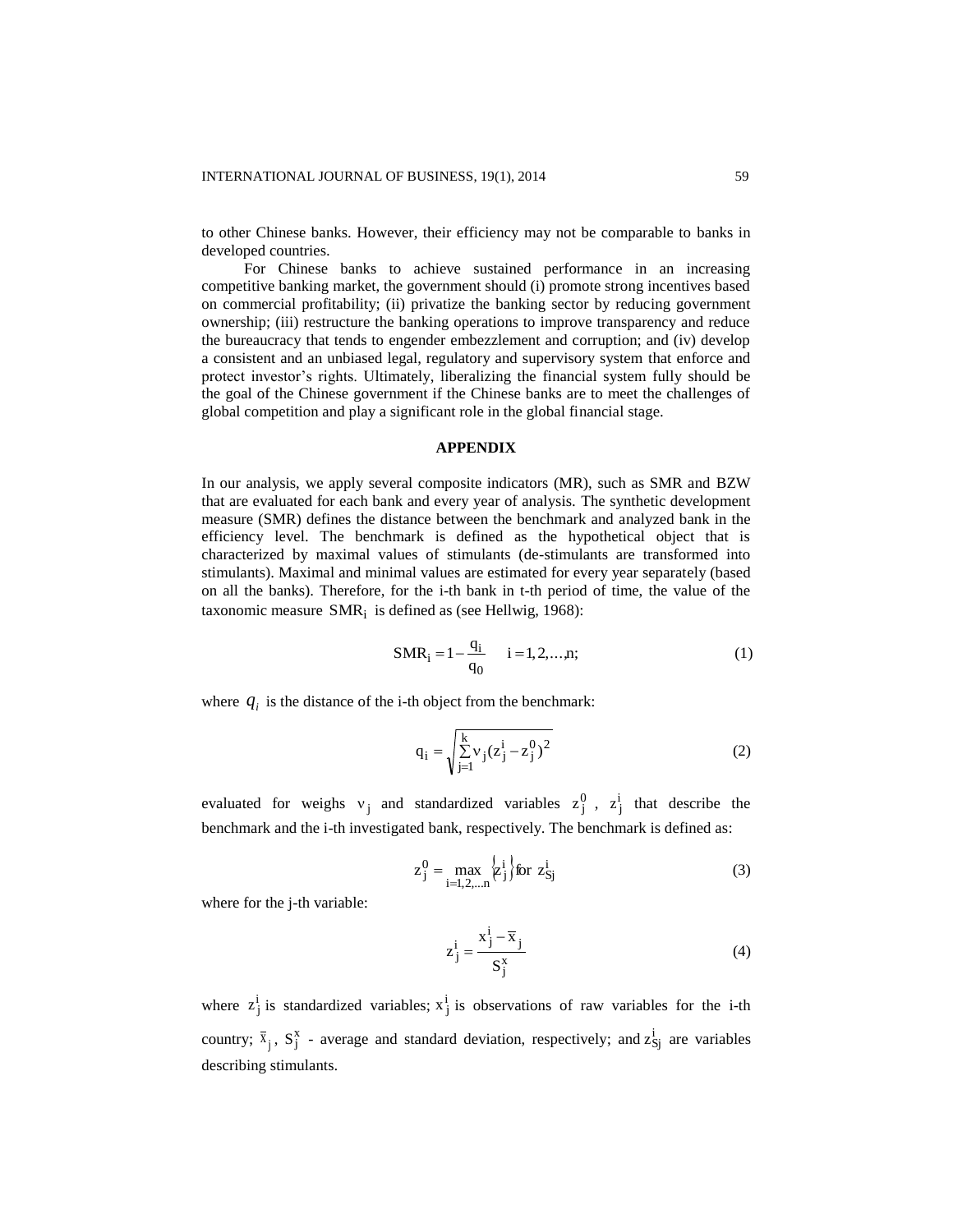The synthetic indicator SMR is constructed in two variants of:

 $\bullet$  the denominator in formula (1):

$$
q_0 = \max\{q_i\} \tag{5a}
$$

$$
q_0 = \overline{q} + 2 \cdot S_q \tag{5b}
$$

transformation method of de-stimulants  $x_{Dj}^i$  into stimulants  $x_{Sj}^i$ 

$$
x_{Sj}^{i} = -x_{Dj}^{i}
$$
 (6a)

$$
x_{\text{Sj}}^i = \frac{1}{x_{\text{Dj}}^i} \tag{6b}
$$

• weights  $v_j$  in formula (2):

$$
v_j = \frac{1}{k} \tag{7a}
$$

$$
v_j = \frac{S_j^x / \overline{x}_j}{\sum_{j=1}^k S_j^x / \overline{x}_j}
$$
 (7b)

where  $\bar{q}$  and  $S_q$  is the average and the standard deviation of distances  $q_i$ , respectively.

In other words, for variant (a) the weights are constant and in variant (b) the weights depend on the variability of the discriminant variables. The measure is constructed using the formulas  $(1) - (4)$  and  $(5a) - (7a)$  which is denoted as SMR(a) while the indicator evaluated for  $(1) - (4)$  and  $(5b) - (7b)$  is denoted as SMR(b).

Constructing the SMR requires the determination of the benchmark, which may cause some problems. To overcome these problems, we also use the relative development indicator (BZW) which is a synthetic taxonomic measure that does not need the benchmark definition and for the stimulants it is given by the following formula (see Łuniewska and Tarczyński, 2006):

$$
BZW_{i} = \frac{\sum_{j=1}^{k} \left( z_{j}^{i} + \left| \min_{i} \left\{ z_{j}^{i} \right\} \right| \right)}{\sum_{j=1}^{k} \max_{i} \left\{ z_{j}^{i} + \left| \min_{i} \left\{ z_{j}^{i} \right\} \right| \right\}}
$$
(8)

where for  $i = 1, 2, \ldots, n$ ;  $j = 1, 2, \ldots, k$  de-stimulants are transformed into stimulants based on formula (6a), and  $z_j^i$  is obtained based on formula (4).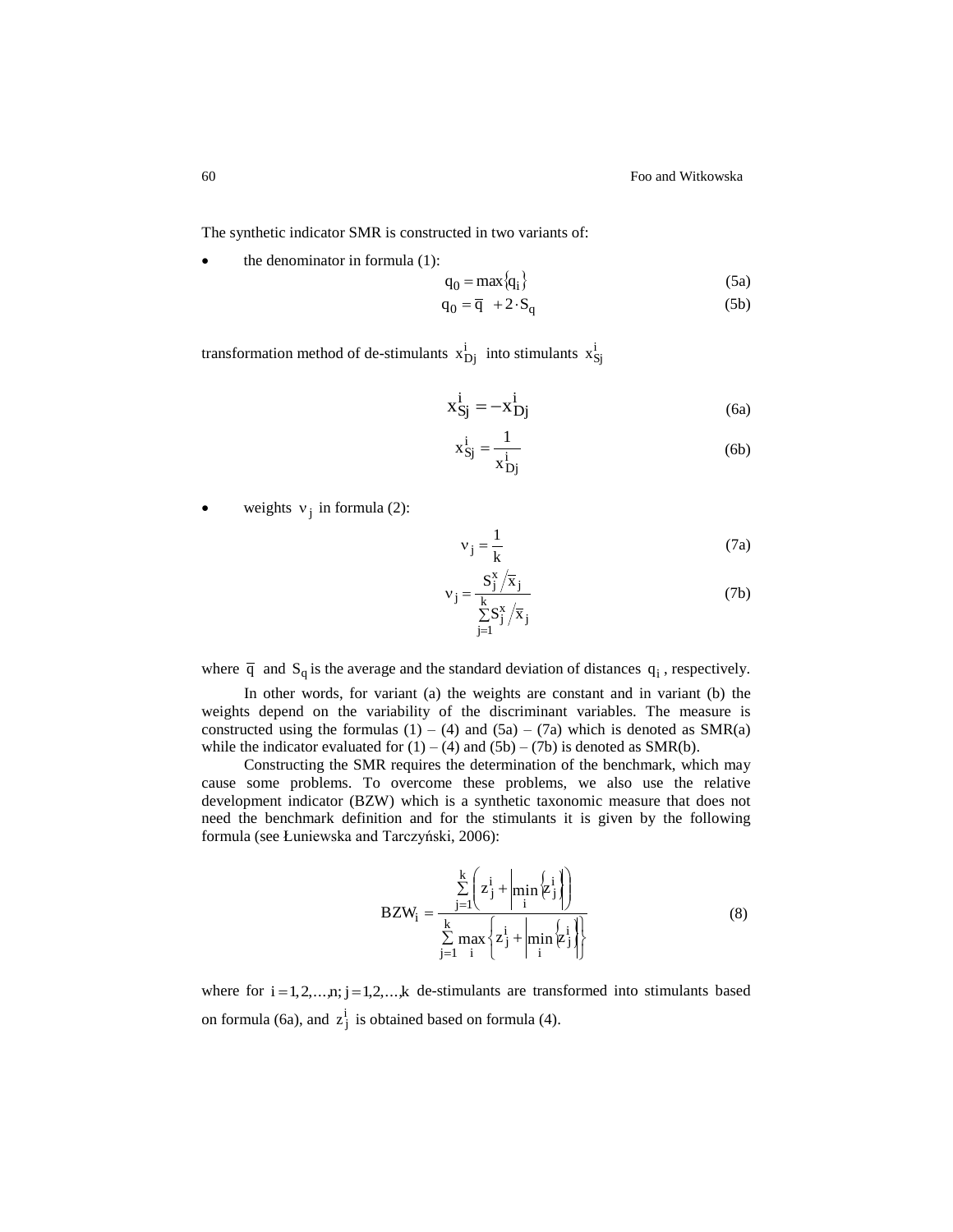#### **ENDNOTES**

- 1. China Daily (2005). "Banks Uncover 894 Corruption Cases." [http://www.chinadaily.com.cn/english/doc/2005-11/09/content\\_492785.htm.](http://www.chinadaily.com.cn/english/doc/2005-11/09/content_492785.htm)
- 2. KPMG Mainland China Banking Survey 2008, p. 18-30. We employ only data that is complete for both years 2006 and 2007.
- 3. The dimension of space *k* (for each bank and every year of analysis) is defined by the number of variables used in the measurement construction. Therefore, for every measure (and there are 9 of them) we consider separately *k* variables and 72 banks, for instance for  $BZW(A)$  we have  $k = 18$  variables and 72 banks,  $BZW(B) - k = 9$ variables and 72 banks and BZW(C)  $-k = 7$  variables and 72 banks.
- 4. Clusters = classes = groups
- 5. We have three measures (defined by different formulas as: SMR(a), SMR(b) and BZW) and three sets of diagnostic variables (A, B and C, containing all 18, 9 or 7 variables). Therefore, we have 3\*3=9 different indicators. These measures are evaluated for the year 2006 and for 2007, i.e. we have 9 (values of indicators)  $*2$ (years)=18 values of measures, that are calculated for each bank separately. (We analyzed  $72*18=1296$  measurements). Based on the indicator values we classify each bank to the certain (among four defined) class of efficiency. Therefore, we have (9 values of indicators  $*$  2 years) =18 classifications for each bank.
- 6. i.e. not the same based on different measures (that take into account different features) the bank can belong to different classes.
- 7. Majority vote rule is applied when the aggregated classifier is constructed. The goal is to obtain an aggregate classifier to achieve maximum recognition gains with the lowest number of classifiers. The final decision is made following a majority vote rule. If the classifiers made independent errors, the majority vote outperforms the best classifier. Therefore, the aggregate classifier should be formed by classifiers exhibiting individual accuracy and diversity. See Orrite et.al 2008.

#### **REFERENCES**

- Berger, A.N., I. Hasa, and M. Zhou, 2007, "Bank Ownership and Efficiency in China: What Will Happen in the World's Largest Nation?" *Journal of Banking and Finance*, 33(1), January, 113-130.
- Bloomberg News, 2010, "Agricultural Bank of China Sets IPO Record as Size Raised to \$22.1 Billion. August 15," http://www.bloomberg.com/news/2010-08- 15/agricultural-bank-of-china-sets-ipo-record-with-22-1-billion-boosted-sale.html
- Cho, Y.J., 1999, "The Banking System of the People's Republic of China, Rising to the Challenge in Asia: A Study of Financial Markets", *Asian Development Bank*, http://aric.adb.org/pdf/external/financial\_market/Special\_Issues/Volume2.pdf
- Forbes, 2007, "China May Cry 'Woe, Canada' in Embezzlement Case," http://www.forbes.com/facesinthenews/2007/02/22/canada-china-embezzlefacecx\_vk\_0222autofacescan3.html
- Garcia-Herrero, A., S. Gavila., and D. Santabarbara, 2005, "China's Banking Reform: An Assessment of its Evolution and Possible Impact," *CESifo Economic Studies*, 52(2), 304-363.